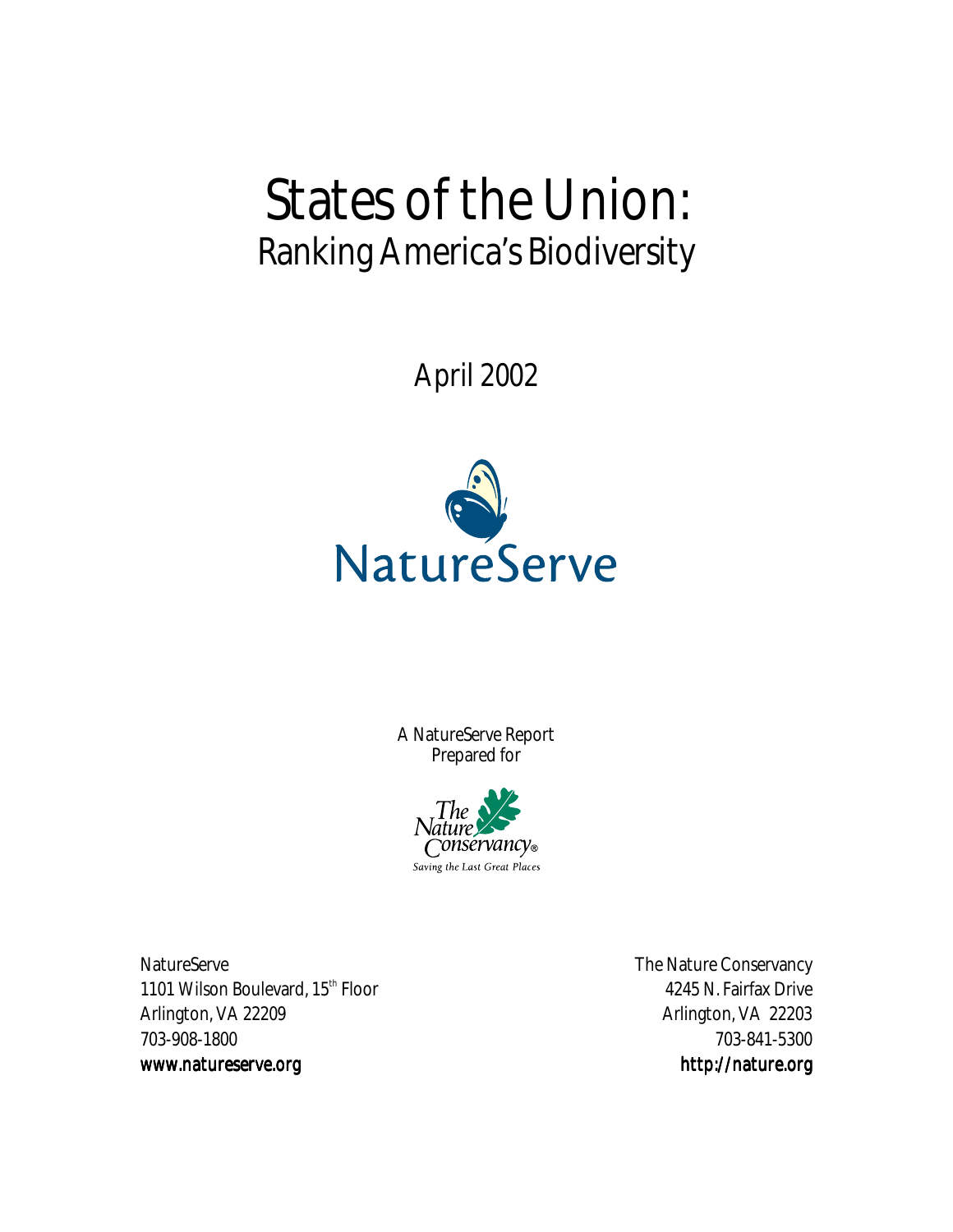NatureServe is a non-profit organization dedicated to providing the scientific knowledge that forms the basis for effective conservation action.

States of the Union: Ranking America's Biodiversity

A NatureServe Report Prepared for The Nature Conservancy

Citation: Bruce A. Stein. 2002. *States of the Union: Ranking America's Biodiversity*. Arlington, Virginia: NatureServe.

NatureServe 2002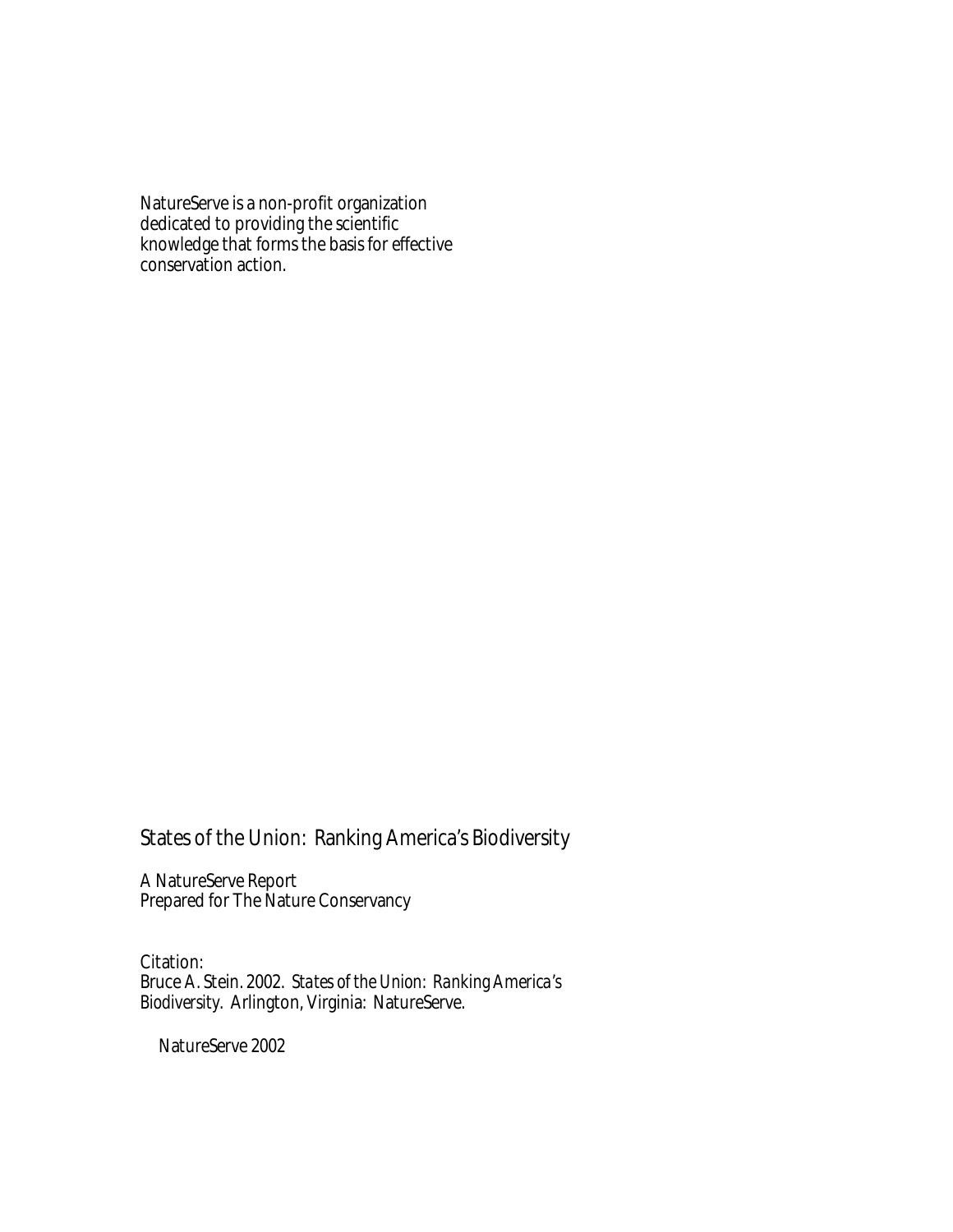## Contents

| Riches in Our Backyard                                                     |  |
|----------------------------------------------------------------------------|--|
| <b>Assessing Conservation Status</b>                                       |  |
| <b>Overall Biodiversity Patterns</b><br>Rankings by Plant and Animal Group |  |
|                                                                            |  |
|                                                                            |  |
|                                                                            |  |
|                                                                            |  |
|                                                                            |  |

#### **List of Tables**

| Table 1. |  |
|----------|--|
| Table 2. |  |
| Table 3. |  |
| Table 4. |  |
| Table A. |  |
| Table B. |  |
| Table C. |  |
| Table D. |  |
| Table E. |  |
| Table F. |  |
| Table G. |  |
| Table H. |  |
| Table I. |  |
| Table J. |  |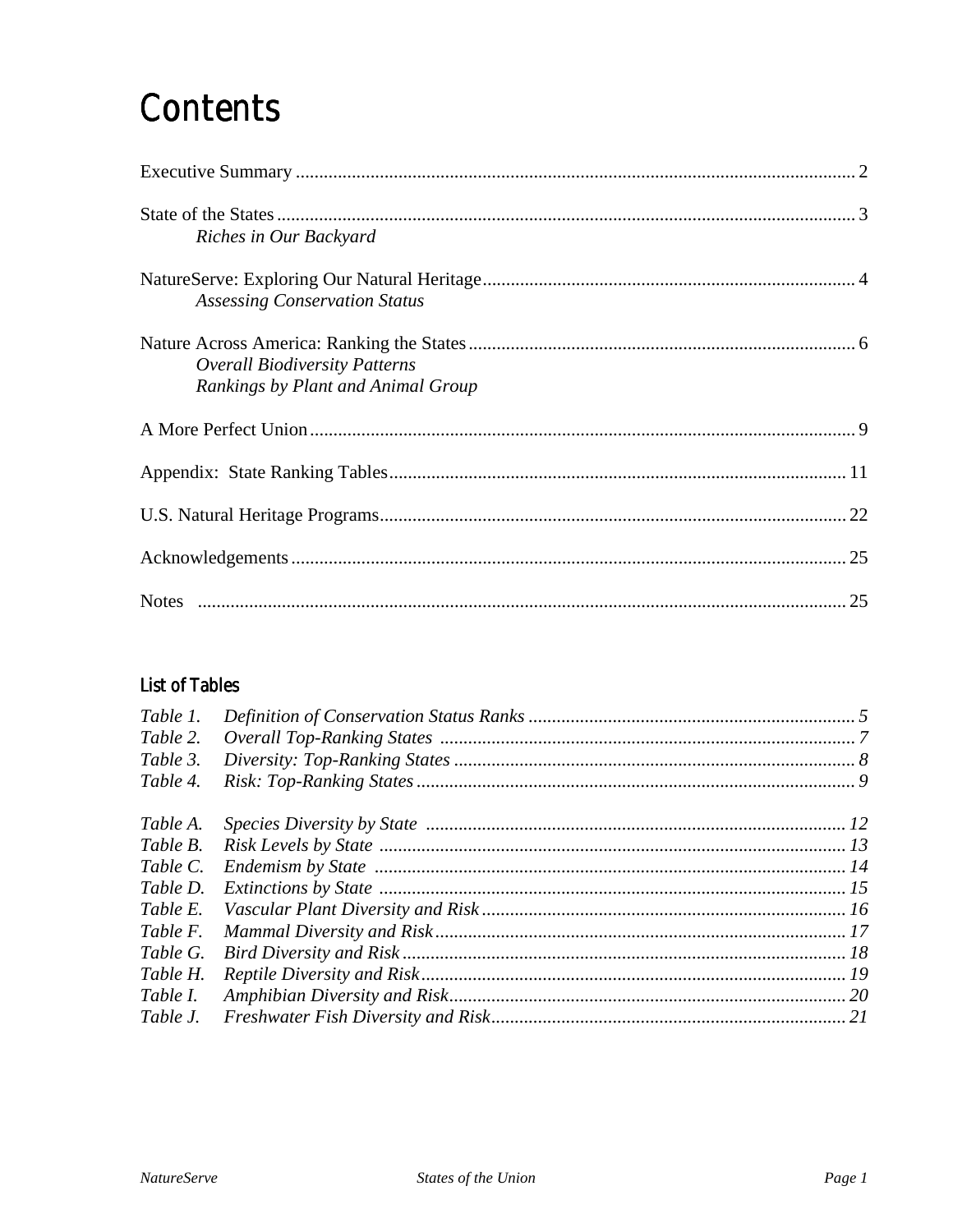# Executive Summary

Pride in place is a powerful impulse. And with its dazzling array of wild species and natural habitats, America has much to be proud of. Indeed, to find world-class natural habitats, America has much to be proud of. Indeed, to find world-class biodiversity we need not look to foreign shores—it is right here in our own backyard. But while the concept of biodiversity has global connotations, conservation is a quintessentially local activity. To place conservation efforts in context, *States of the Union: Ranking America's Biodiversity* offers new information on state patterns of biological wealth and risk—where our wild plants and animals are found, and how they are faring.

Each of America's 50 states maintains an important part of the nation's biological heritage. Taking best advantage of conservation opportunities, however, requires an understanding of the varying roles each state can play. *States of the Union* offers a striking picture of the "state of the states," based on an analysis of more than 21,000 plant and animal species. Providing new insights into the scale of the nation's conservation challenges and opportunities, these analyses find that **in one out of every four states, more than ten percent of native species are at risk.**

Our rankings of the 50 states and the District of Columbia focus on several key biological characteristics: diversity of species; levels of rarity and risk; distinctiveness of the flora and fauna, termed endemism; and number of species already lost to extinction. The top-ranking states for these measures are:

| <b>RANK</b>           | <b>DIVERSITY</b> | <b>RISK</b> | <b>ENDEMISM</b> | <b>EXTINCTIONS</b> |
|-----------------------|------------------|-------------|-----------------|--------------------|
|                       | California       | Hawaii      | California      | Hawaii             |
| $\mathcal{D}_{\cdot}$ | Texas            | California  | Hawaii          | Alabama            |
| 3                     | Arizona          | Nevada      | Texas           | California         |
| $\overline{4}$        | New Mexico       | Alabama     | Florida         | Texas              |
| 5                     | Alabama          | Utah        | Utah            | Georgia            |

Four states in particular emerge from these analyses as having exceptional levels of biodiversity—**California, Hawaii, Texas, and Alabama**. Looking at specific groups of plants and animals, however, reveals some surprising nuances. For instance, while freshwater fishes are most diverse in the rain-drenched southeastern United States, Arizona—a state more commonly associated with cacti—leads the nation in proportion of at-risk fish species.

The condition of nature in America reflects an interplay between natural history and human history. And it is the breadth and intensity of this interaction that tends to define a geography of risk for wild species. As *States of the Union* demonstrates, each state has a vital role to play in sustaining America's plants and animals for future generations. But for the many U.S. species that are at risk of extinction, time is running out. With sufficient knowledge, resources, and commitment, the nation's remarkable biodiversity can be safeguarded, leading to a more perfect union.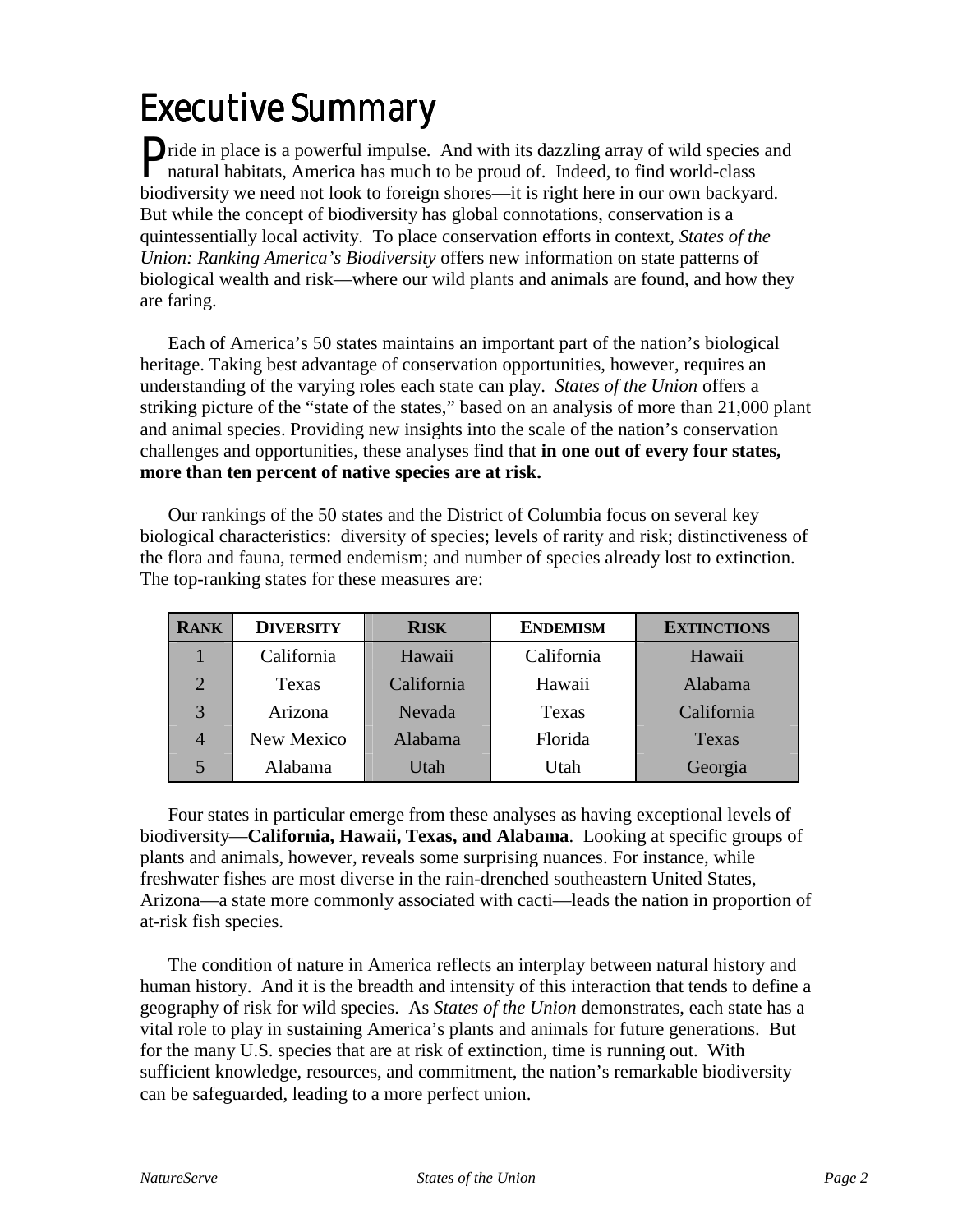## State of the States

he United States harbors a dazzling variety of life. From Maine's Great North The United States harbors a dazzling variety of life. From Maine's Great North<br>Woods to California's giant redwoods, and from Hawaii's tropical peaks to the Florida Everglades' "river of grass," the 50 states feature an unparalleled spectrum of wild places and wild species.

While efforts to protect America's natural treasures began in earnest more than 130 years ago with the establishment of Yellowstone National Park, the pace of environmental change over recent decades has sparked a renewed commitment to conserving our remaining natural lands and waters. As a nation we have also achieved a deeper understanding of the complexity and fragility of our ecosystems, and for the wild species they sustain. Even the term *biodiversity*, which celebrates a scientifically inclusive view of life on Earth, was coined within the past two decades. This improved understanding is proving essential for increasing the effectiveness of conservation efforts and for targeting actions towards areas of greatest ecological significance.

Although the concept of biodiversity has global connotations, conservation is a quintessentially local activity. To place these conservation efforts in context, *States of the Union: Ranking America's Biodiversity* offers new information on state patterns of biological wealth and risk—where our wild plants and animals are found, and how they are faring. We rank the 50 states and the District of Columbia based on analyses of several key species measures: diversity, risk, endemism, and extinctions. This newly updated information from NatureServe's scientific databases offers a striking picture of the state of the states.

#### Riches in Our Backyard

Two years ago NatureServe and The Nature Conservancy published a comprehensive assessment of the condition of America's biological riches in the book *Precious Heritage: The Status of Biodiversity in the United States*. <sup>1</sup> This critically acclaimed volume documented the full breadth and complexity of life in America, and considered what will be needed to protect these living resources into the future.

Key findings from that study include:

- Scientist have documented more than 200,000 species from the United States, representing more than 10% of formally described species worldwide.
- The United States is a global center of diversity for many groups of organisms, especially those that rely on aquatic systems such as salamanders, freshwater mussels, and freshwater turtles.
- About one-third of species in the best-known groups of plants and animals are at risk, and more than 500 U.S. species are already extinct or are missing.
- Habitat destruction and degradation are the leading threats to U.S. biodiversity, followed by the spread of harmful alien species.

Wild plants and animals are not distributed uniformly across the landscape, but rather concentrations of species are found in certain regions, termed biodiversity hotspots. Nonetheless, important species and ecosystems are found across the country, and each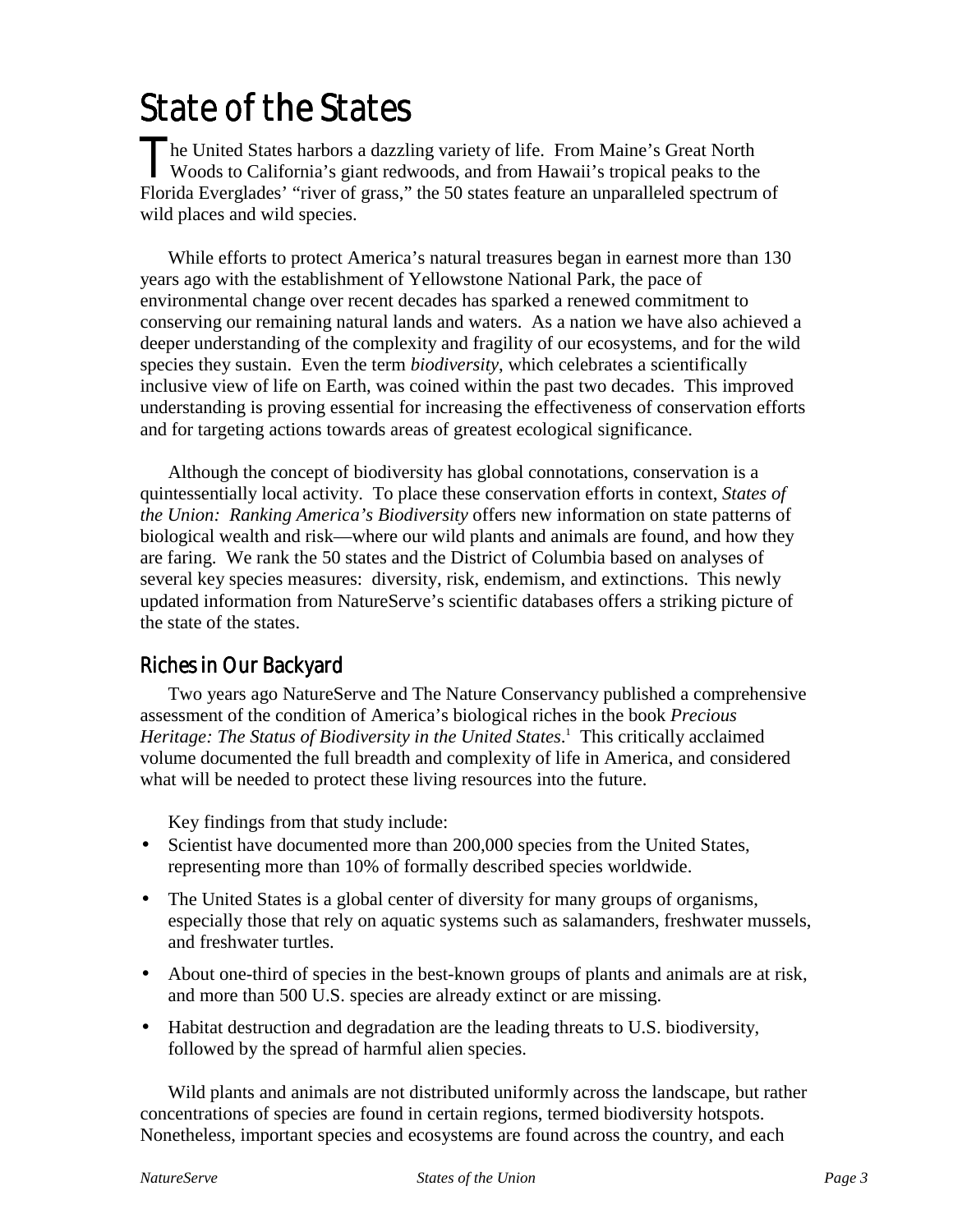state has a crucial role to play in efforts to protect the nation's rich biological heritage. By considering the distribution and condition of more than 21,000 plant and animal species—2,200 more than were included in our previous analyses—*States of the Union* provides new insights into the scale of the nation's conservation challenges and opportunities.

## NatureServe: Exploring Our Natural Heritage

atureServe is a non-profit organization dedicated to providing the scientific MatureServe is a non-profit organization dedicated to providing the scientific<br>knowledge that forms the basis for effective conservation action. Working together with a network of biological inventory programs in all 50 states—natural heritage programs—NatureServe has compiled comprehensive scientific databases on the condition and distribution of U.S. species and ecosystems. Established in 1999, NatureServe represents a new institutional home for the scientific exploration and biodiversity information activities previously carried out by The Nature Conservancy. Thus, while new as an organization, NatureServe's databases, methods, and expertise reflect more than a quarter-century of experience. NatureServe and its natural heritage program members are now regarded as the leading source for detailed information on rare and endangered species and threatened ecosystems. Public access to much of this vast data resource is available over *NatureServe Explorer* (www.natureserve.org/explorer), a web site with conservation information on more than 50,000 U.S. and Canadian species and ecological communities.

The figures reported here are derived from NatureServe's central databases, and are the product of continual scientific data development, analysis, review, and refinement. These databases synthesize information from the published scientific literature, from scientific collections maintained by natural history museums, botanical gardens, and universities, and from field work carried out by NatureServe staff, natural heritage biologists, and other collaborators.

#### **Assessing Conservation Status**

Assessing the conservation status of individual species is key to understanding the overall condition of the flora and fauna and setting priorities for conservation. Conservation status assessments are designed to reflect the relative risk of extinction facing a particular plant or animal species. While many wild species may have stable population numbers and be at little or no risk of extinction, the viability of others may be compromised by their intrinsic rarity, by loss of the habitat they need to survive, or by other threats leading to their decline.

The scientific staff of NatureServe and its member programs use a consistent and rigorous methodology for assessing extinction risk that is based on evaluation of multiple factors.2 Evaluation criteria include: the number and condition of populations and individuals; the area or range occupied by the species; population trends (that is, whether numbers are increasing, stable or declining); and known threats. Biologists assess each species against these multiple risk factors based on the best available scientific information and assign the appropriate conservation status rank *(Table 1)*.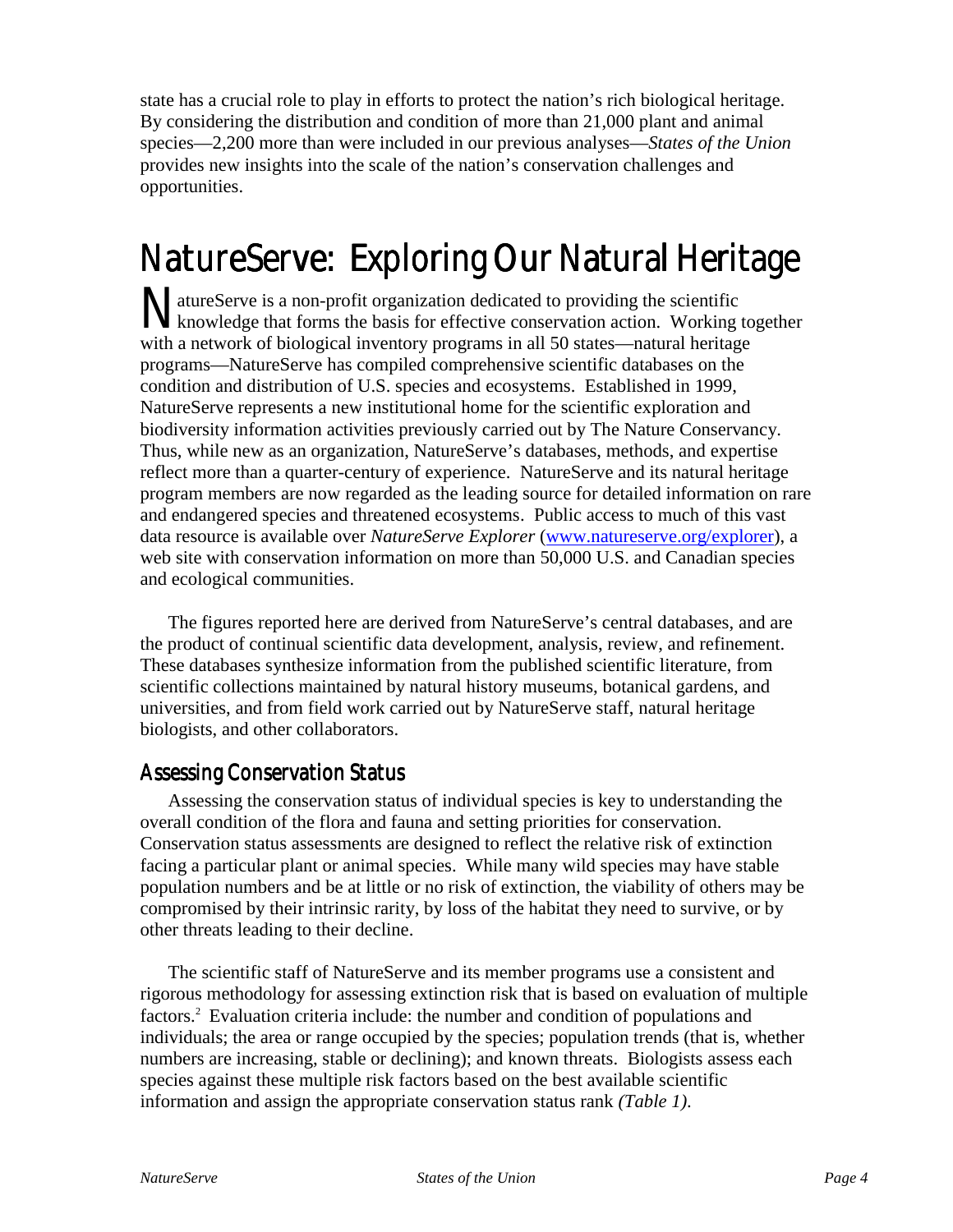| <b>RANK</b>    | <b>CONSERVATION</b><br><b>STATUS</b> | <b>DEFINITION</b>                                                                                                                                     |
|----------------|--------------------------------------|-------------------------------------------------------------------------------------------------------------------------------------------------------|
| GX             | <b>Presumed Extinct</b>              | Not located despite intensive searches; virtually no<br>likelihood of rediscovery.                                                                    |
| <b>GH</b>      | <b>Possibly Extinct</b>              | Missing; known only from historical occurrences but still<br>some hope of rediscovery.                                                                |
| G1             | Critically Imperiled                 | At very high risk due to extreme rarity (often 5 or fewer<br>populations or very few individuals), declines, threats, or<br>other factors.            |
| G2             | Imperiled                            | At high risk due to very restricted range, very few<br>populations (often 20 or fewer), few individuals, declines,<br>threats, or other factors.      |
| G <sub>3</sub> | Vulnerable                           | At moderate risk due to a restricted range, relatively few<br>populations (often 80 or fewer) or individuals, declines,<br>threats, or other factors. |
| G <sub>4</sub> | <b>Apparently Secure</b>             | Uncommon but not rare; some cause for long-term concern<br>due to declines or other factors.                                                          |
| G5             | Secure                               | Common; widespread and abundant.                                                                                                                      |

*Table 1. Definition of Conservation Status Ranks*

Assessments of conservation status have been carried out comprehensively for many of the best known groups of plants and animals. The analyses in this report are based on assessments of the nearly 16,200 native vascular plant species found in the United States, the nation's approximately 2,550 native vertebrate animal species (including mammals, birds, reptiles, amphibians, and freshwater fishes), and a broad selection of invertebrate animals. These invertebrates include all 2,600 species in the following groups: freshwater mussels; freshwater snails; crayfishes; large branchiopods; butterflies and skippers; underwing moths; tiger beetles; and dragonflies and damselflies.

NatureServe and its member programs document not only the global conservation status of these species—that is, the species' condition across its entire range—but also their state-level distributions and status within each state. The natural heritage programs take this further still. These state-level biological inventories map all known localities for those species in their states that are at risk and of conservation interest. The scientific databases of NatureServe and its member programs include nearly a half-million localities of rare and endangered species. This information is used extensively to inform conservation and land-use decisions made by government agencies, industry, and environmental organizations. The *New York Times* has even called NatureServe's databases on species and ecosystems "…the country's leading source of biological information for conservation planners, government agencies and land managers." 3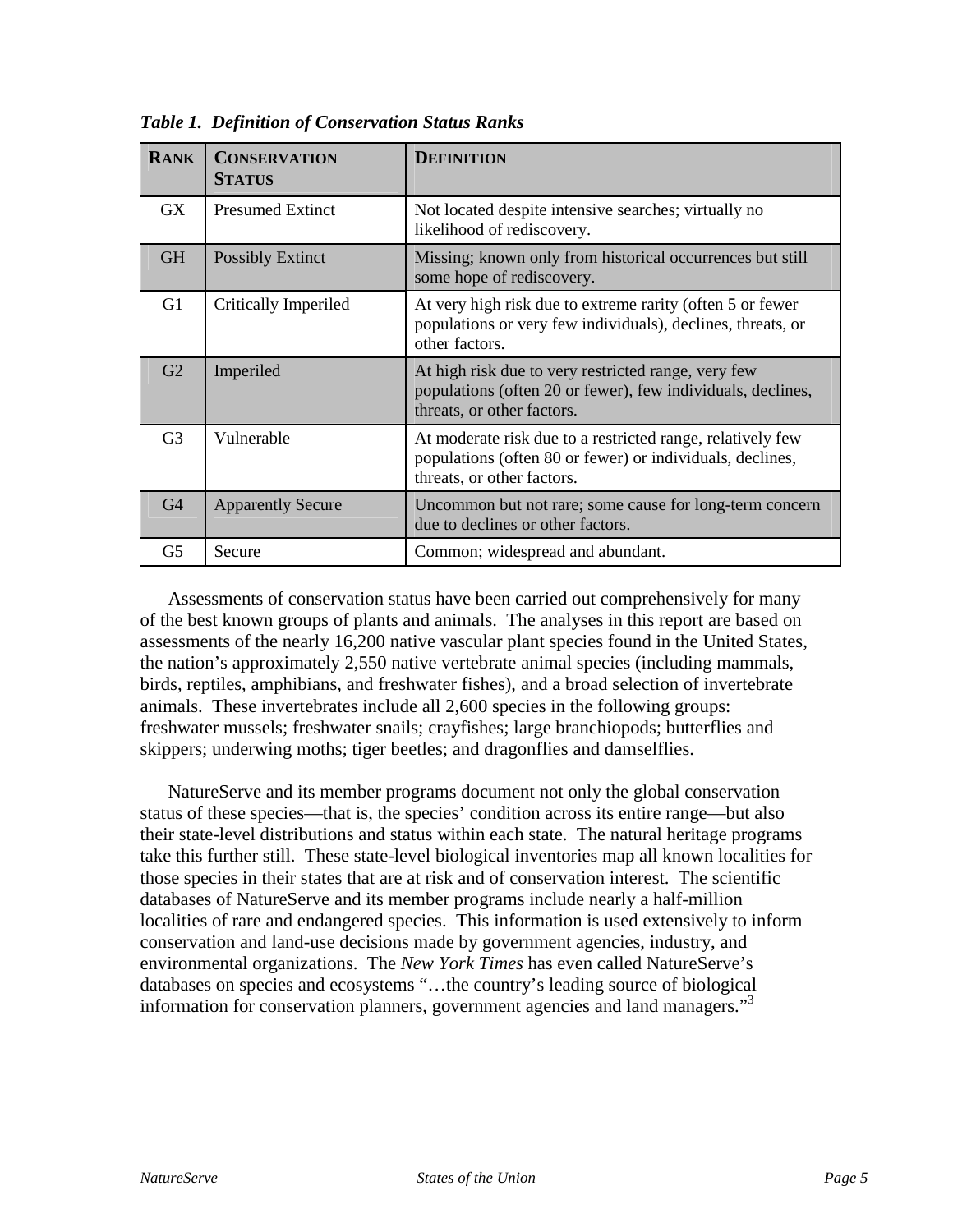# Nature Across America: Ranking the States

Stretching from above the Arctic Circle to below the Tropic of Cancer, and from the Sedge of the Atlantic to the middle of the Pacific Ocean, the United States encompas  $\bf{Q}$ edge of the Atlantic to the middle of the Pacific Ocean, the United States encompasses a vast and varied landscape. The way in which life evolved and inhabited the nation's lands and waters has been influenced primarily by patterns in climate, landform, and geological history. The biological wealth of a region expresses the interaction between these physical features and the distinctive evolutionary histories of particular organisms. Adding to this complexity is the intersection between natural history and human history. Indeed, the breadth and intensity of this interaction tends to define a geography of risk for natural ecosystems and wild species.

Of course, nature is not limited by lines on a map, and state boundaries are merely artificial constructs superimposed on an ecologically complex landscape. From both a biological and conservation perspective, characterizing the landscape based on state boundaries has serious shortcomings, including the enormous disparity in size between states like Rhode Island and Alaska. Nonetheless, these geographic units are embedded in our culture and consciousness in a way that more ecologically sensible units—whether ecoregions, watersheds, or biomes—are not. And because of the way in which scientific data historically has been gathered, state-based assessments allow us to consider patterns for the broadest array of species, both rare and common.

Assessing biological condition and ecological health is a complex endeavor. Ideally one would consider both species and ecosystems, and the degree to which their composition, structure, and function compares to original conditions. Unfortunately, most of the data that would allow this idealized assessment on a state-by state basis does not exist. Instead, we focus here on four characteristics that provide more limited but still useful measures of the biological condition of the states, and for which we have consistent and comparable information: diversity, risk, endemism, and extinctions.

#### • **Diversity**

The number of different native species—or species "richness"—is the most prevalent measure of diversity and provides a general measure of biological wealth.

#### • **Risk**

The percentage of a state's plants and animals that are at risk of extinction due to rarity or other factors provides a measure of the scale of the conservation challenge. This measure includes species with a conservation status of extinct, imperiled, or vulnerable (GX through G3).

#### • **Endemism**

The number of species endemic—or unique—to a particular state provides a measure of its biological distinctiveness. Because these endemic species are found nowhere else in the world, their fate rests exclusively with conservation efforts carried out in that state.

#### • **Extinctions**

The number of species that are presumed or possibly extinct (GX and GH) measures the amount of diversity already lost. This measure includes only those species that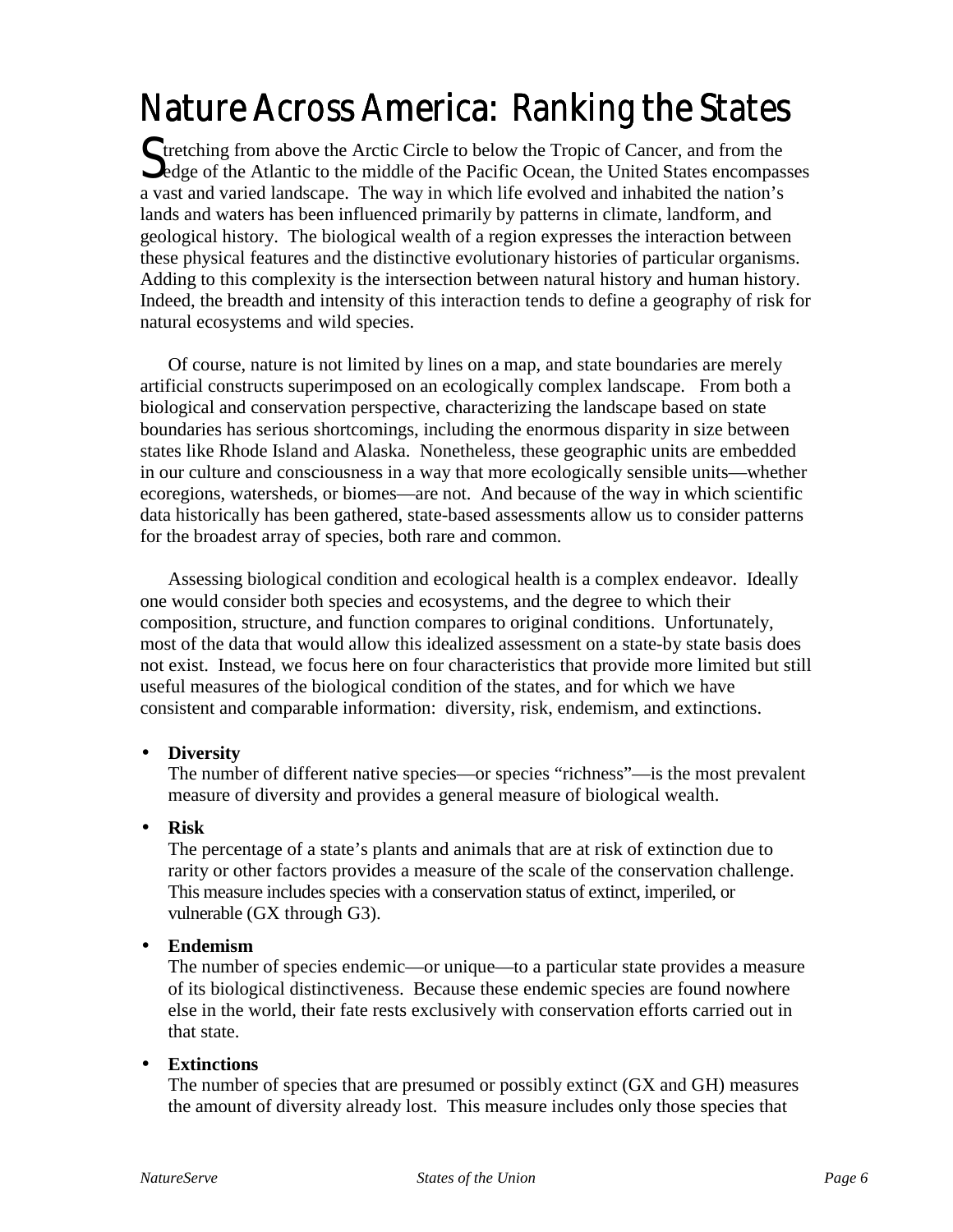are globally extinct—that is, have disappeared from their entire former range—and does not include species that have disappeared from one state but still exist elsewhere.

#### **Overall Biodiversity Patterns**

For an overall perspective on the biological condition of the 50 states and the District of Columbia, Appendix Tables A through D present complete state rankings for diversity, risk, endemism, and extinctions. These overview assessments are based on analyses of the status and distribution of 21,395 plant and animal species, representing all species groups for which NatureServe currently has complete state-level distributional data. The state-level analyses presented here build on the work originally presented in *Precious Heritage*, but incorporate newly developed data on nearly 2,200 additional species.

Summarizing the top ranking states for each of these measures highlights several key patterns (Table 2). $4$  State size clearly matters for some measures such as diversity. Another pattern relates to the general tendency for species richness to increase towards the tropics, and most of the highly ranked states occupy positions along the nation's southern border. Four states in particular stand out as having exceptional levels of biodiversity as measured by these four factors: California, Hawaii, Texas, and Alabama.

| <b>RANK</b>    | <b>DIVERSITY</b> | <b>RISK</b> | <b>ENDEMISM</b> | <b>EXTINCTIONS</b> |
|----------------|------------------|-------------|-----------------|--------------------|
|                | California       | Hawaii      | California      | Hawaii             |
| $\overline{2}$ | Texas            | California  | Hawaii          | Alabama            |
| 3              | Arizona          | Nevada      | Texas           | California         |
| 4              | New Mexico       | Alabama     | Florida         | Texas              |
|                | Alabama          | Utah        | Utah            | Georgia            |

*Table 2. Overall Top-Ranking States*

#### *California*

California is a remarkable state biologically, ranking highly in each of these categories. Often referred to as an ecological island, separated by high mountains from the rest of the continent, California's diversity is the product of the state's variability of landforms, climate, and soil types. This physical complexity has fostered development of an array of specialized habitat types and has been the principal driver in the evolution of a highly distinctive flora and fauna. Along with this rich biota, the state supports a \$1.2 trillion economy, the world's seventh largest, and an ever increasing flood of humanity. Many of the state's species and natural habitats have been severely depleted due to conversion of vast stretches of land to housing, agriculture and transportation, and to large-scale exploitation of water, timber, and mineral resources.

#### *Hawaii*

Hawaii's mid-oceanic isolation has created conditions allowing for the evolution of one of the world's most distinctive biotas. Although few species were able to naturally colonize the archipelago, those that did won a biological sweepstakes. Faced with few competitors, these colonists evolved into a host of unique life forms. Because Hawaii's native species developed in isolation, however, they have been particularly sensitive to the many changes brought about by human colonization of the islands, first by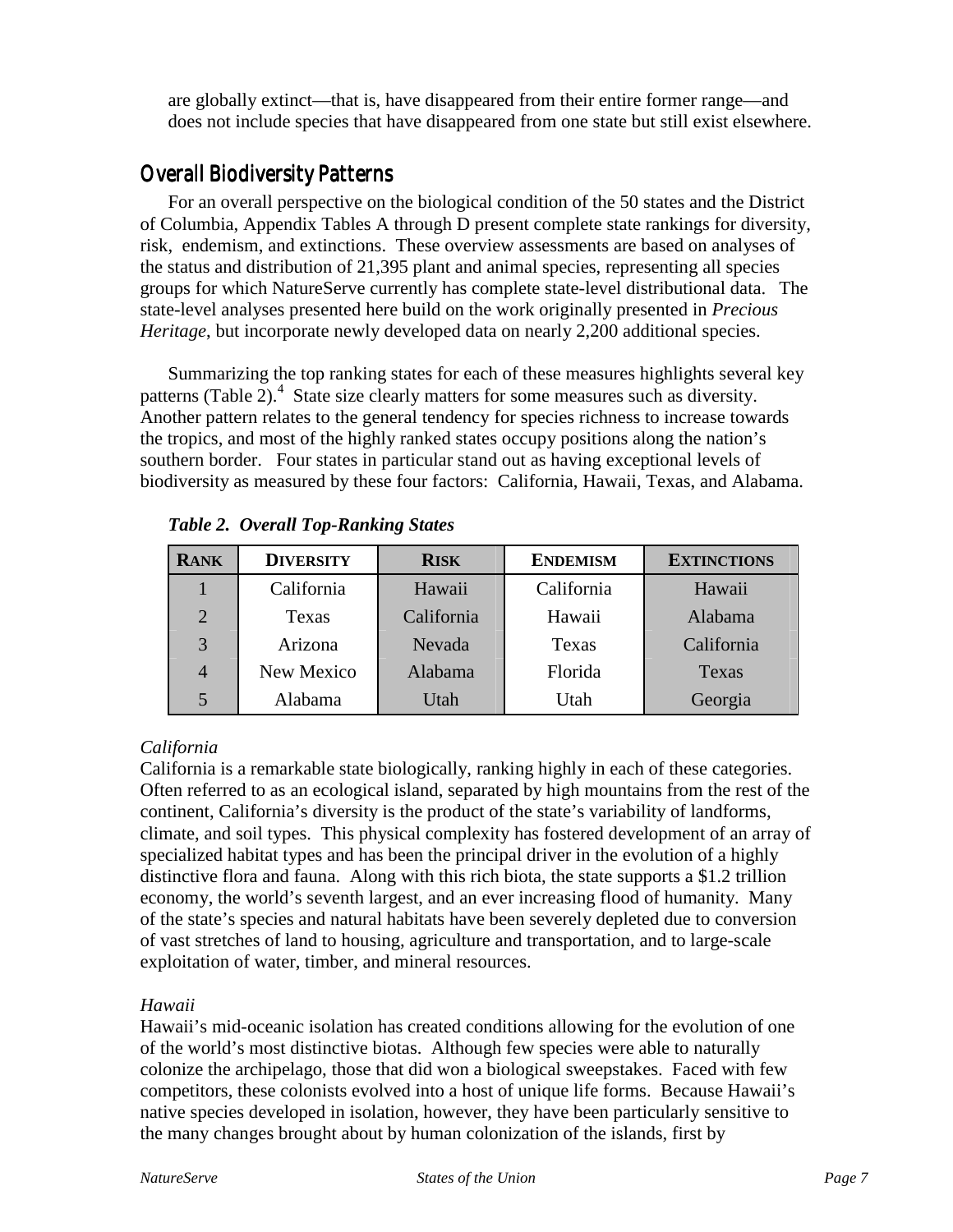Polynesians and later by westerners. Ironically, Hawaii ranks last among states in diversity of native species, yet those that it has pack a punch. The state leads in both percentage of species at risk and number of extinctions. Hawaii also has extraordinary levels of endemism, and were this expressed as a proportion of the total biota, rather than absolute number of endemic species, the state would also rank first in that category.

#### *Texas*

Looming large in both popular imagination and in biological diversity, Texas ranks highly in diversity, endemism, and number of extinctions. Occupying a central position along the nation's southern border, this vast state overlaps several major ecological regions, including the southwestern deserts, the Great Plains, the humid Gulf Coast, and, at the state's southern tip, the Mexican subtropics. As a result, many species reach distributional limits in Texas, and a strange blend of eastern and western species commingle within the state. Certain unusual landforms contribute to the state's high rankings, including the Edwards Plateau, a limestone region that supports some of the rarest species in the nation.

#### *Alabama*

A state long overlooked from a conservation perspective, Alabama emerges from this analysis as the leading eastern state for species diversity, levels of risk, and numbers of extinct species. The state is home to an exceptionally rich freshwater fauna, thanks to an ancient and complex geological terrain and more than 235,000 miles of waterways spanning three major river basins. The state was also spared from the direct effects of the Pleistocene glaciers, enabling its flora and fauna to continue diversifying even during this unsettled geological period. Unfortunately, many of the state's rivers and streams have now been dammed and otherwise severely altered, leading to the high levels of risk and extinction among Alabama's diverse species.

#### Rankings by Plant and Animal Group

Looking at specific groups of plants and animals can reveal distinctive, and at times strikingly different, patterns from those seen in the overview of all 21,000 species. For a more detailed view of diversity and rarity patterns, Appendix Tables E through J present analyses for six key groups of organisms: vascular plants, mammals, birds, reptiles, amphibians, and freshwater fishes. Summarizing these findings, Table 3 lists top-ranking states for diversity in these taxonomic groups, while Table 4 lists top-ranking states for risk levels.

| <b>RANK</b>    | <b>PLANTS</b> | <b>MAMMALS</b> | <b>BIRDS</b> | <b>REPTILES</b> | <b>AMPHIBIANS</b> | <b>FISHES</b> |
|----------------|---------------|----------------|--------------|-----------------|-------------------|---------------|
|                | California    | California     | Texas        | Texas           | North Carolina    | Alabama       |
| $\overline{2}$ | Texas         | Texas          | New Mexico   | Arizona         | Georgia           | Tennessee     |
| 3              | Arizona       | New Mexico     | Arizona      | New Mexico      | Virginia          | Georgia       |
| $\overline{4}$ | New Mexico    | Oregon         | California   | Florida         | Tennessee         | Kentucky      |
|                | Oregon        | Arizona        | Florida      | California      | Texas             | Mississippi   |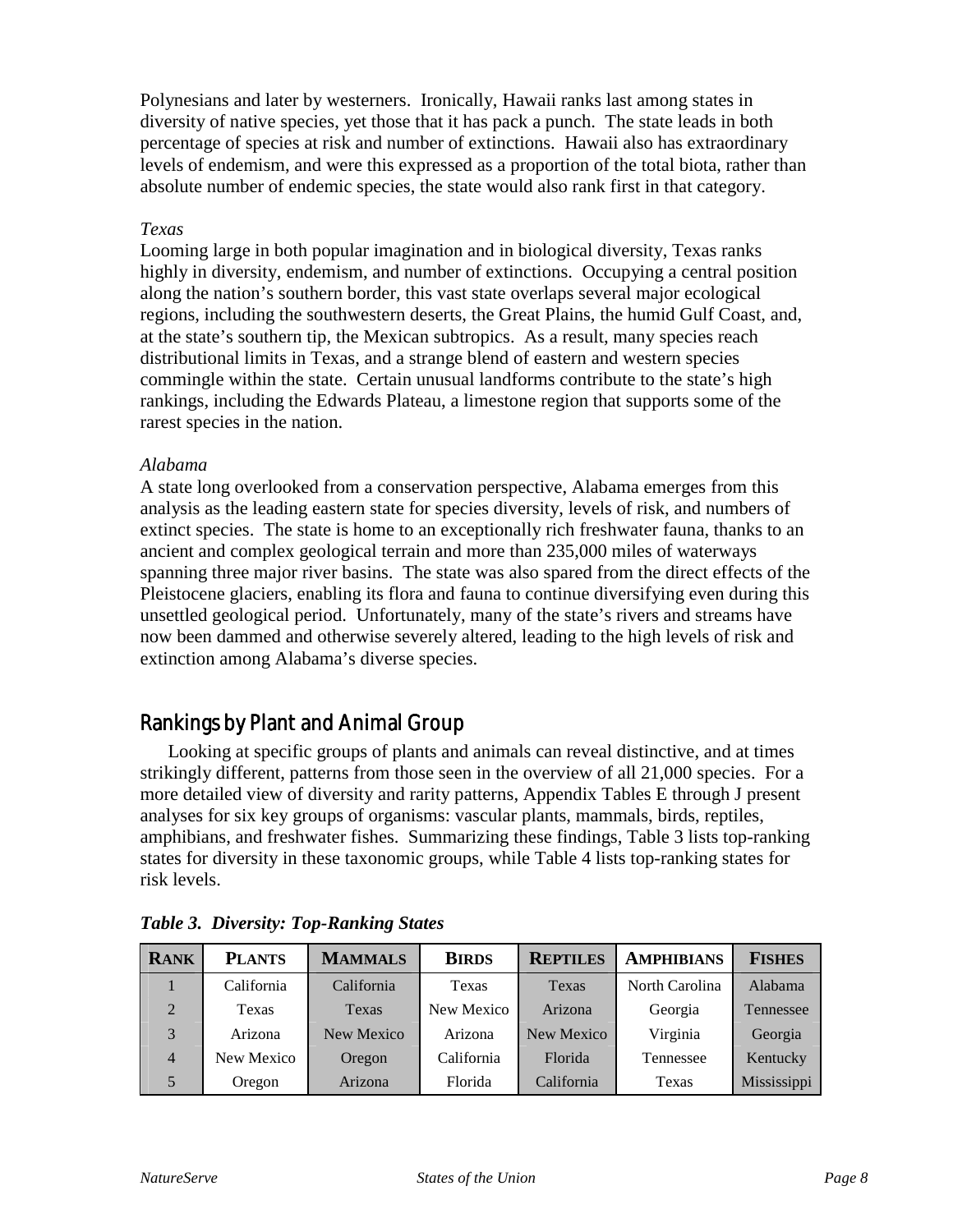Diversity for plants and mammals is highest in the southwest, where many of the states are large and have numerous specialized habitat types. In contrast, amphibians and freshwater fishes reach their highest levels of diversity in the southeastern United States. Indeed, with its combination of Appalachian highlands and humid coastal lowlands, this region is a global center for freshwater diversity. Bird and reptile diversity are more geographically mixed with both eastern and western states represented in the top tier. Texas, straddling east and west, leads all other states for both groups.

| <b>RANK</b>    | <b>PLANTS</b> | <b>MAMMALS</b> | <b>BIRDS</b> | <b>REPTILES</b>      | <b>AMPHIBIANS</b> | <b>FISHES</b> |
|----------------|---------------|----------------|--------------|----------------------|-------------------|---------------|
|                | Hawaii        | Hawaii         | Hawaii       | Hawaii               | California        | Arizona       |
| 2              | California    | Florida        | Alaska       | <b>Massachusetts</b> | Oregon            | Hawaii        |
| 3              | Utah          | California     | California   | Florida              | Nevada            | Utah          |
| $\overline{4}$ | Nevada        | Alaska         | Florida      | Maine                | Washington        | Nevada        |
| 5              | Arizona       | Georgia        | Washington   | California           | Arizona           | California    |

*Table 4. Risk: Top-Ranking States*

Levels of rarity and risk highlight the precarious condition of Hawaii's distinctive flora and fauna, and the state is tops for most taxonomic groups (with the major exception of amphibians, which do not naturally occur in Hawaii). Risk patterns for amphibians and freshwater fishes display an interesting contrast to diversity patterns in those same groups. Whereas southeastern states have the most species, the highest percentage of rare and at-risk fishes and amphibians are found in western states. Arizona, for example, an arid state more commonly associated with cacti, ranks highest for at-risk freshwater fishes. Alaska illustrates another interesting placement. This huge and still ecologically intact state has relatively few species overall due to its northern location, yet for rare birds ranks second only to Hawaii. The surprisingly high reptile rankings for Massachusetts and Maine are skewed by the inclusion of sea turtles in this analysis, all six species of which are considered to be at risk.

## A More Perfect Union

he United States represents a remarkable political achievement, the result of stitching The United States represents a remarkable political achievement, the result of st<br>together state and federal interests into a self-sustaining union. Each state has representation in the governance of the whole, and each state contributes to the union's overall success. So too, does each state maintain in trust a part of the nation's overall biological heritage. And each plays a vital role in safeguarding America's wild species for future generations.

But with more than 500 U.S. species already extinct or missing and several thousand more at risk, all is not well with the union. And while more than 200,000 species are known from the United States, scientific understanding of most of these is rudimentary. Yet just as we depend on clean water, clean air, and fertile soils for our well being, we depend on this diversity of life, both the well-known and charismatic, and the still unnamed and microscopic. As Harvard biologist Edward O. Wilson eloquently asserts, "surely the rest of life matters."<sup>5</sup>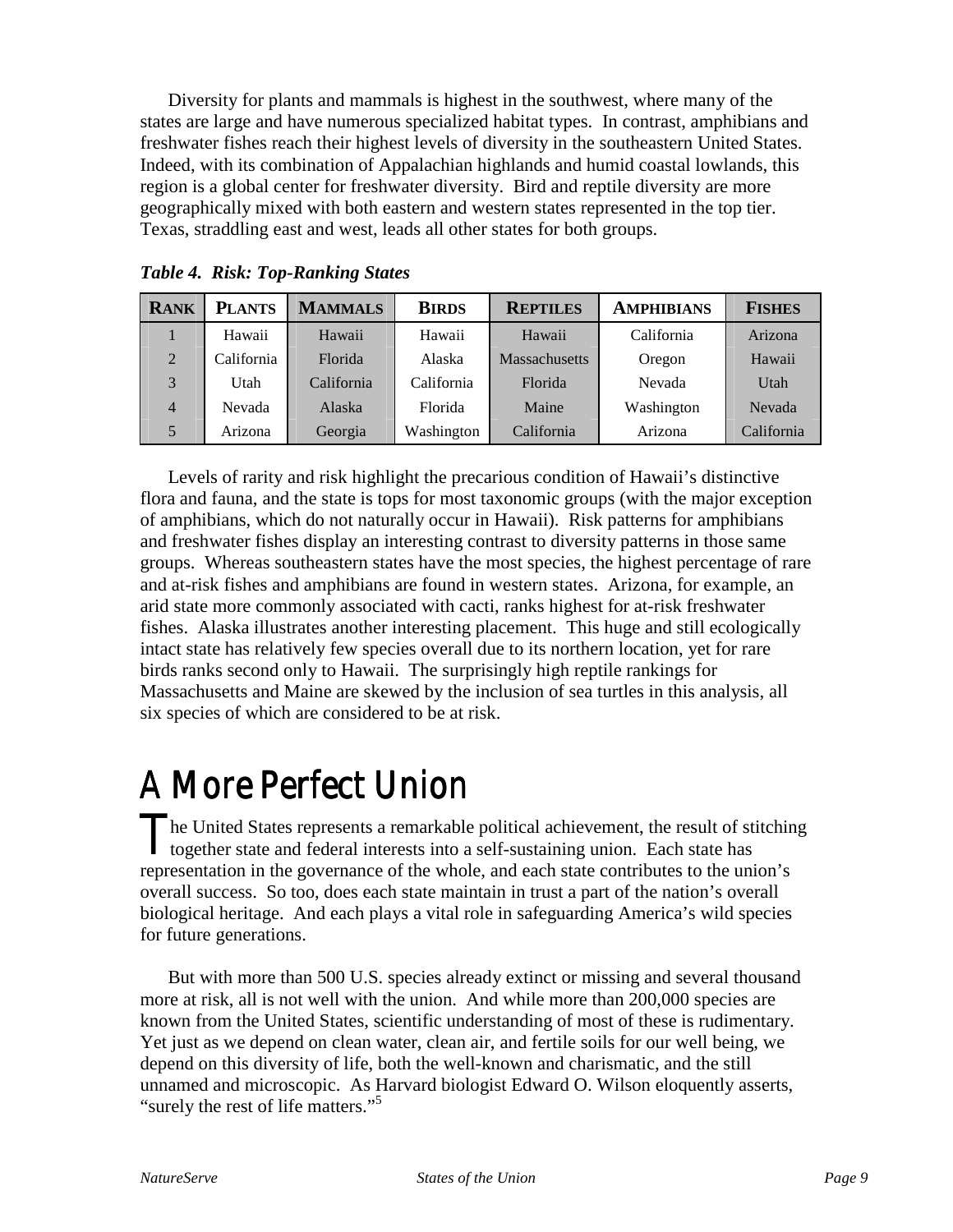Pride in place is a powerful impulse, and an essential ingredient in engaging communities in successful conservation efforts. Taking best advantage of conservation opportunities, however, requires an understanding of the varying roles each state can play. *States of the Union* helps bring these roles into focus and places conservation opportunities into context. And while some states—such as California, Hawaii, Texas, and Alabama—may have special responsibilities, every state will need to be part of the overall conservation portfolio.

As with politics, all conservation ultimately is local. Efforts to protect our remaining natural lands and waters are now the focus of unprecedented interest and activity. A whole new generation of land and wildlife protection activities are being carried out by public and private sector institutions, ranging in size from major organizations, such as The Nature Conservancy, to the grassroots land trusts and watershed councils that have sprouted across the country. Taking local conservation action, however, requires localized information and knowledge. NatureServe and its network of natural heritage program members, with a presence in all 50 states, are dedicated to supporting the entire conservation community by providing needed scientific information and expertise about what exists, how it is doing, and where it is found.

Although we still have a great deal to learn about the nature of life in America, what we know already confirms just how extraordinary it is. Indeed, finding world-class biodiversity doesn't require that we look to foreign shores—we can find it in our own backyard. For the many U.S. species that are at risk of extinction, though, time is running out. America has demonstrated time and again that it can rise to and overcome daunting challenges. We are confident that given sufficient knowledge, resources, and commitment, the nation's remarkable biodiversity can be safeguarded, leading to the creation of a more perfect union.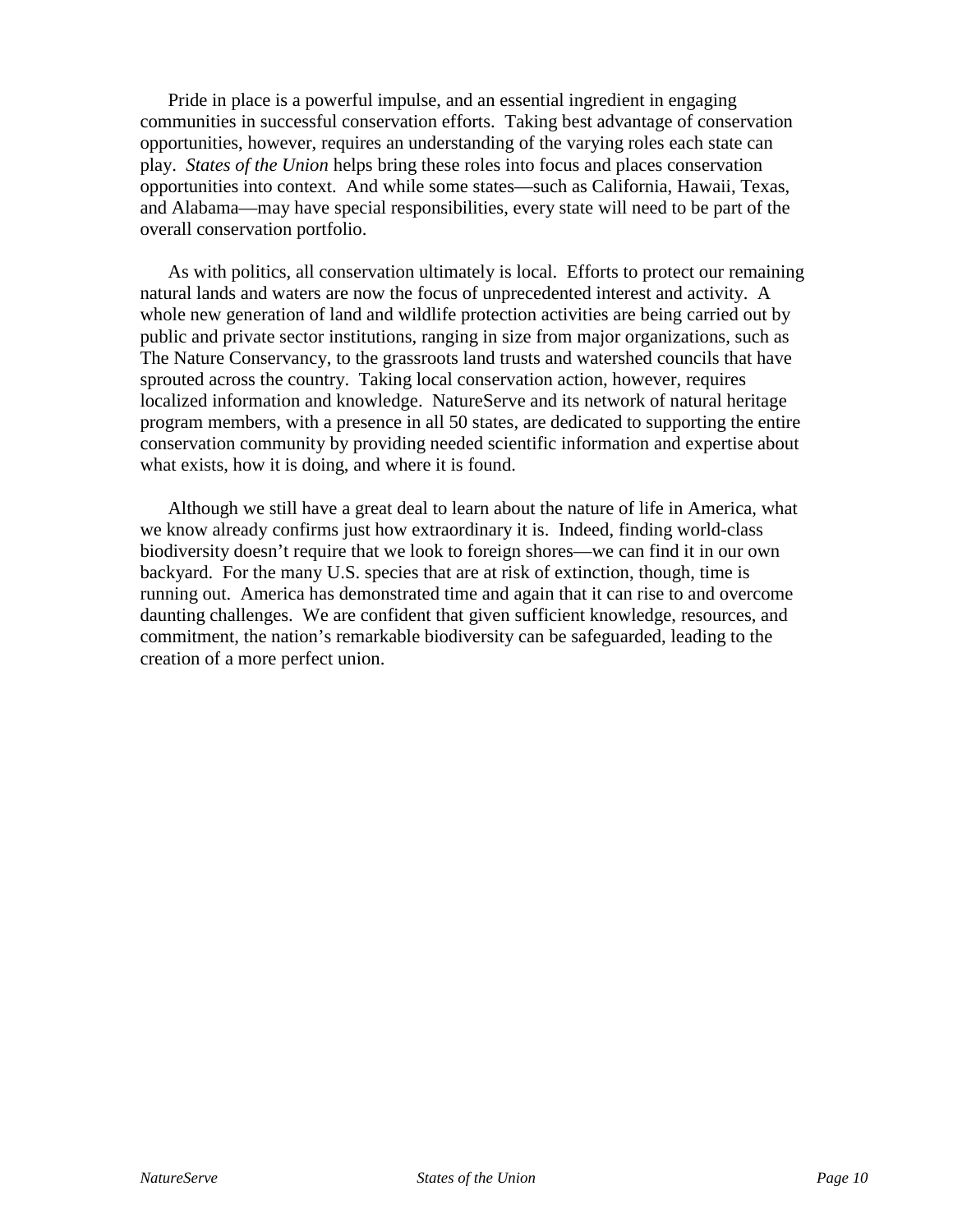## Appendix: State Ranking Tables

The state-ranking tables on the following pages are based on analyses of the status and distribution of 21,395 plant and animal species drawn from the NatureServe Central Databases. A publicly accessible version of these databases is available through the NatureServe Explorer web site (www.natureserve.org/explorer). These analyses include all species groups for which NatureServe currently has complete data for state-level distributions and global conservation status. The tables include all native U.S. species of vascular plants, all native vertebrate animal species (excluding marine fishes), and native species in the following invertebrate groups: freshwater mussels; freshwater snails; crayfishes; large branchiopods; butterflies and skippers; underwing moths; tiger beetles; and dragonflies and damselflies. The figures reflect full taxonomic species only and do not include infraspecific taxa, such as subspecies or varieties. To provide a more complete picture of extinctions across America, Table D, Extinctions, draws from the entire NatureServe central database, and includes presumed or possibly extinct species from some invertebrate groups not listed above.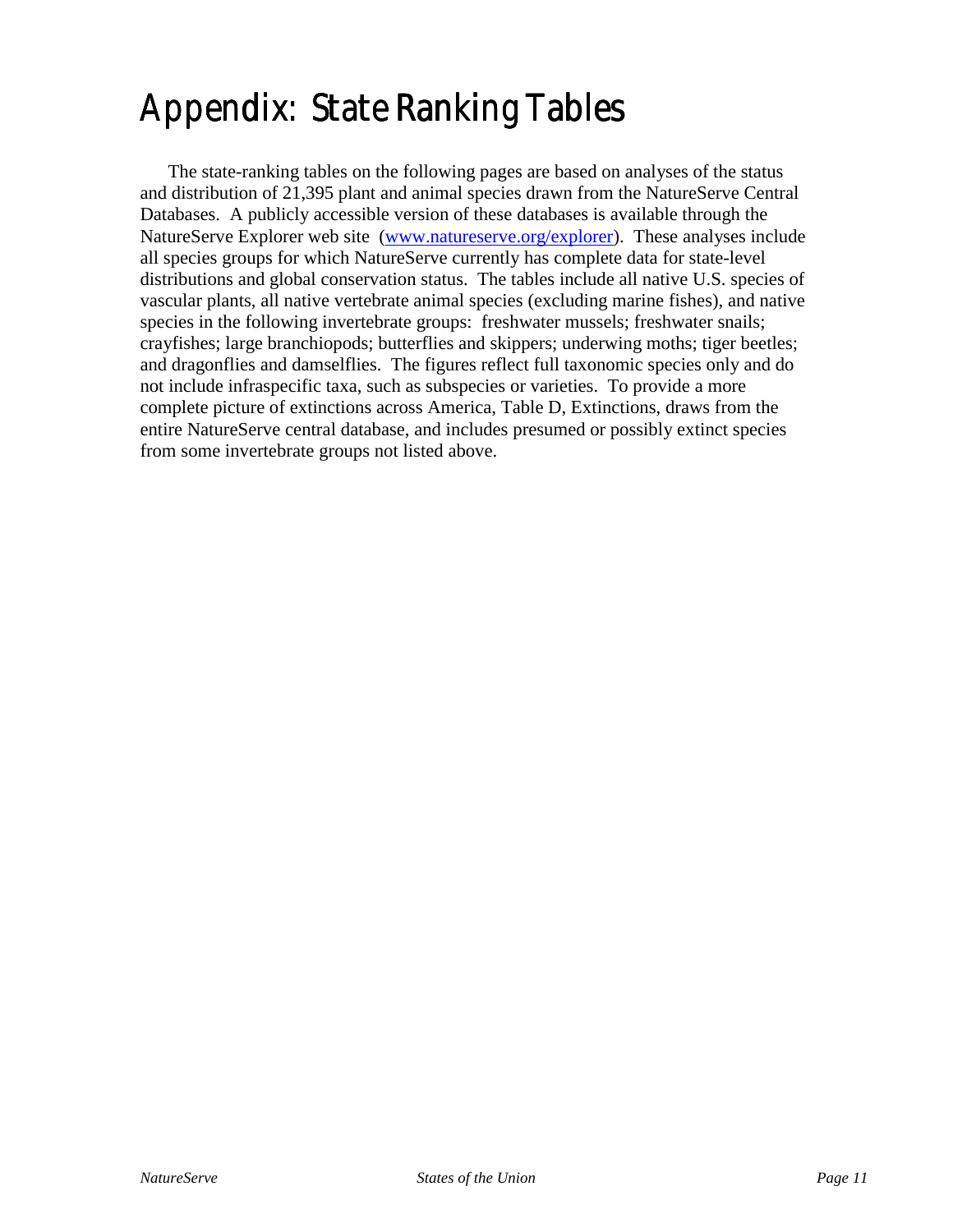| RANK | <b>STATE</b>         | # OF SPECIES |
|------|----------------------|--------------|
| 1    | California           | 6,717        |
| 2    | Texas                | 6,273        |
| 3    | Arizona              | 4,759        |
| 4    | New Mexico           | 4,583        |
| 5    | Alabama              | 4,533        |
| 6    | Georgia              | 4,436        |
| 7    | Florida              | 4,368        |
| 8    | Oregon               | 4,136        |
| 9    | North Carolina       | 4,131        |
| 10   | Utah                 | 3,892        |
| 11   | Nevada               | 3,872        |
| 12   | Virginia             | 3,803        |
| 13   | <b>Tennessee</b>     | 3,772        |
| 14   | South Carolina       | 3,701        |
| 15   | Oklahoma             | 3,616        |
| 16   | Colorado             | 3,597        |
| 17   | Mississippi          | 3,580        |
| 18   | Louisiana            | 3,495        |
| 19   | Arkansas             | 3,415        |
| 20   | Washington           | 3,375        |
| 21   | Missouri             | 3,340        |
| 22   | New York             | 3,333        |
| 23   | Kentucky             | 3,258        |
| 23   | Illinois             | 3,258        |
| 25   | Idaho                | 3,205        |
| 26   | Wyoming              | 3,184        |
| 27   | Ohio                 | 3,152        |
| 28   | Maryland             | 3,148        |
| 29   | Michigan             | 3,135        |
| 29   | Pennsylvania         | 3,135        |
| 31   | Indiana              | 3,098        |
| 32   | New Jersey           | 3,022        |
| 33   | Montana              | 2,921        |
| 34   | West Virginia        | 2,873        |
| 35   | Wisconsin            | 2,869        |
| 36   | Minnesota            | 2,817        |
| 37   | Kansas               | 2,778        |
| 38   | Massachusetts        | 2,765        |
| 39   | Nebraska             | 2,587        |
| 40   | lowa                 | 2,533        |
| 41   | Connecticut          | 2,497        |
| 42   | South Dakota         | 2,406        |
| 43   | Maine                | 2,352        |
| 44   | New Hampshire        | 2,327        |
| 45   | Vermont              | 2,274        |
| 46   | Delaware             | 2,244        |
| 47   | Rhode Island         | 2,078        |
| 48   | District of Columbia | 1,909        |
| 49   | North Dakota         | 1,889        |
| 50   | Alaska               | 1,835        |
| 51   | Hawaii               | 1,418        |

### Table A. Species Diversity by State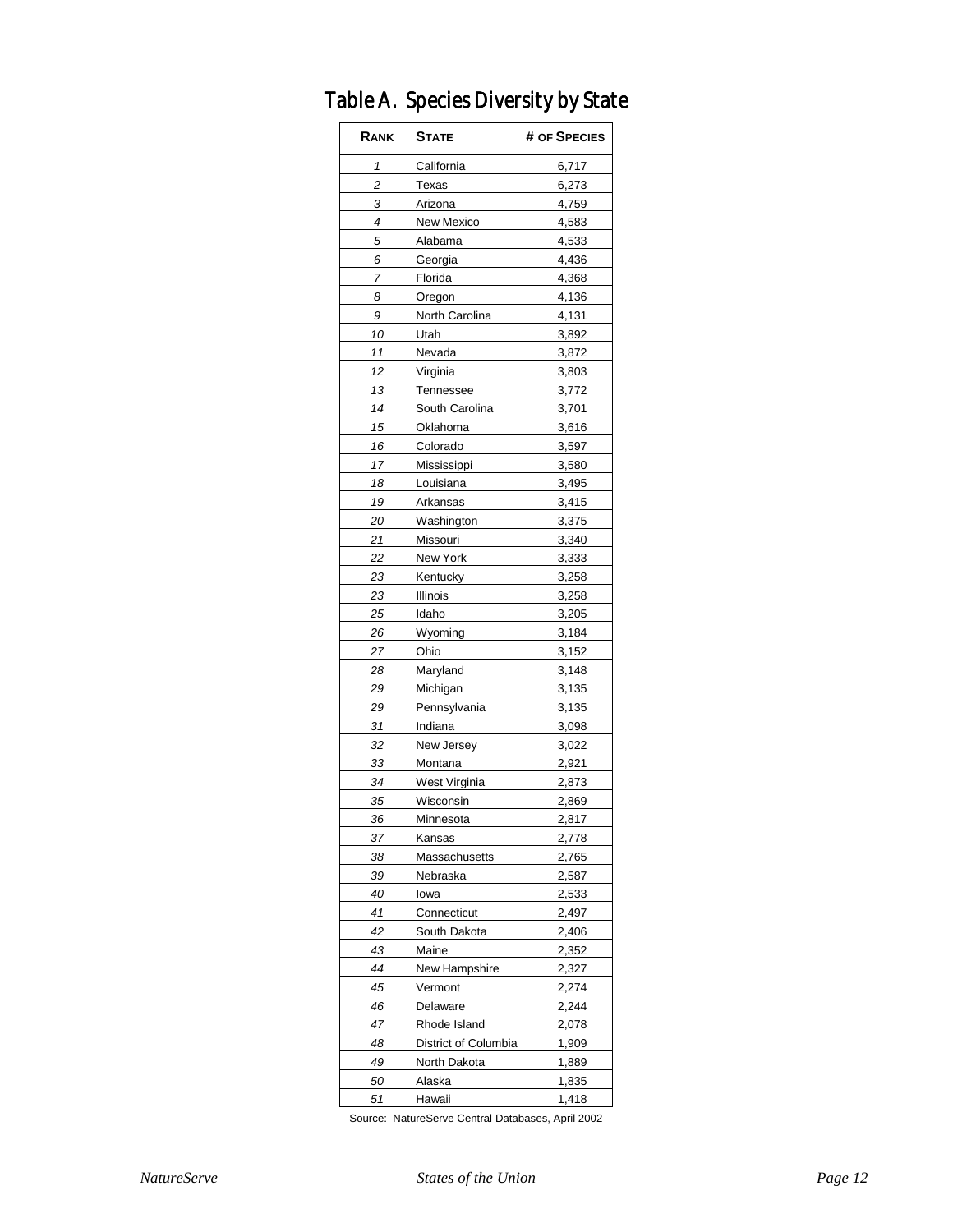| טועוו | υ.<br><b>INDIN LUVUD DY JIUIU</b> |           |
|-------|-----------------------------------|-----------|
| Rank  | <b>STATE</b>                      | % AT RISK |
| 1     | Hawaii                            | 62.7%     |
| 2     | California                        | 28.5%     |
| 3     | Nevada                            | 15.8%     |
| 4     | Alabama                           | 14.8%     |
| 5     | Utah                              | 14.7%     |
| 6     | Florida                           | 14.3%     |
| 7     | Arizona                           | 13.6%     |
| 8     | Georgia                           | 12.9%     |
| 9     | Oregon                            | 10.9%     |
| 10    | Tennessee                         | 10.3%     |
| 11    | New Mexico                        | 10.1%     |
| 11    | Texas                             | 10.1%     |
| 13    | North Carolina                    | 9.9%      |
| 14    | Colorado                          | 9.1%      |
| 15    | South Carolina                    | 8.6%      |
| 16    | Alaska                            | 8.0%      |
| 16    | Virginia                          | 8.0%      |
| 18    | Washington                        | 7.3%      |
| 19    | Kentucky                          | 7.0%      |
| 19    | Mississippi                       | 7.0%      |
| 21    | Wyoming                           | 6.8%      |
| 22    | Idaho                             | 6.7%      |
| 23    | Arkansas                          | 6.4%      |
| 24    | Missouri                          | 5.4%      |
| 25    | Louisiana                         | 5.2%      |
| 26    | Montana                           | 5.1%      |
| 27    | Indiana                           | 4.9%      |
| 27    | New York                          | 4.9%      |
| 27    | West Virginia                     | 4.9%      |
| 27    | Illinois                          | 4.9%      |
| 31    | Oklahoma                          | 4.5%      |
| 32    | Pennsylvania                      | 4.3%      |
| 32    | Ohio                              | 4.3%      |
| 34    | Michigan                          | 4.0%      |
| 35    | Maryland                          | 3.9%      |
| 36    | Maine                             | 3.8%      |
| 37    | Massachusetts                     | 3.7%      |
| 38    | New Jersey                        | 3.6%      |
| 39    | lowa                              | 3.3%      |
| 40    | Wisconsin                         | 3.2%      |
| 41    | Vermont                           | 3.0%      |
| 42    | Connecticut                       | 2.9%      |
| 43    | New Hampshire                     | 2.8%      |
| 43    | Rhode Island                      | 2.8%      |
| 43    | Minnesota                         | 2.8%      |
| 43    | Delaware                          | 2.8%      |
| 47    | Kansas                            | 2.7%      |
| 48    | Nebraska                          | 2.2%      |
| 49    | District of Columbia              | 2.0%      |
| 51    | North Dakota                      | 1.6%      |
| 51    | South Dakota                      | 1.6%      |

#### Table B. Risk Levels by State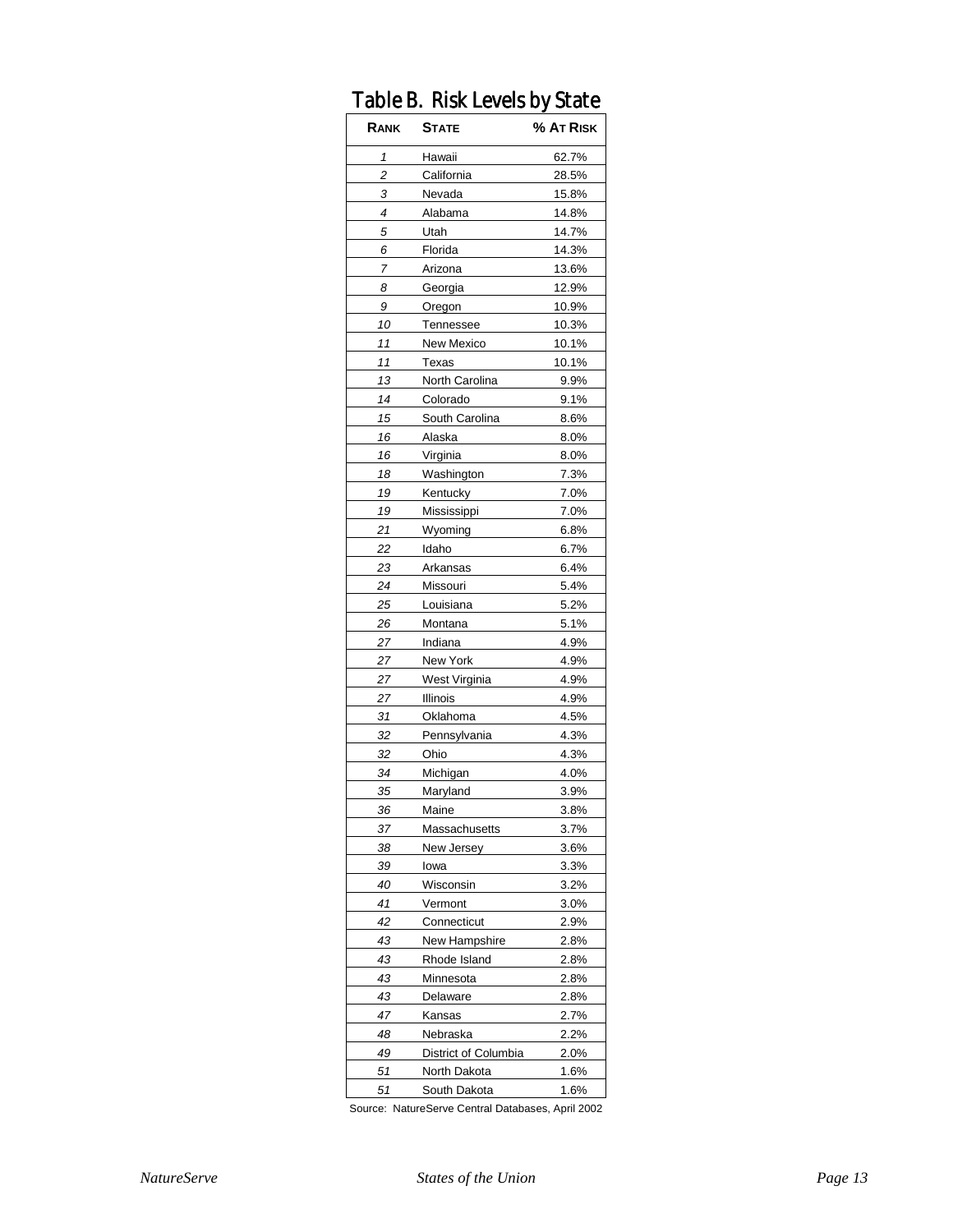|      | rable G. Endemism by State |              |
|------|----------------------------|--------------|
| RANK | <b>STATE</b>               | # OF SPECIES |
| 1    | California                 | 1,295        |
| 2    | Hawaii                     | 1,011        |
| 3    | Texas                      | 340          |
| 4    | Florida                    | 269          |
| 5    | Utah                       | 182          |
| 6    | Nevada                     | 173          |
| 7    | Alabama                    | 144          |
| 8    | Arizona                    | 135          |
| 9    | Oregon                     | 106          |
| 10   | Colorado                   | 93           |
| 11   | New Mexico                 | 90           |
| 12   | Georgia                    | 63           |
| 13   | Washington                 | 53           |
| 14   | Idaho                      | 51           |
| 15   | Tennessee                  | 49           |
| 16   | Arkansas                   | 33           |
| 17   | Wyoming                    | 32           |
| 18   | Alaska                     | 26           |
| 19   | North Carolina             | 24           |
| 20   | Mississippi                | 23           |
| 21   | Virginia                   | 21           |
| 22   | Montana                    | 17           |
| 23   | Missouri                   | 16           |
| 24   | Kentucky                   | 14           |
| 25   | West Virginia              | 13           |
| 26   | Michigan                   | 10           |
| 27   | New York                   | 9            |
| 28   | Louisiana                  | 8            |
| 29   | South Carolina             | 7            |
| 30   | Connecticut                | 6            |
| 30   | Massachusetts              | 6            |
| 30   | Oklahoma                   | 6            |
| 33   | New Hampshire              | 5            |
| 33   | Ohio                       | 5            |
| 33   | Pennsylvania               | 5            |
| 36   | Illinois                   | 3            |
| 36   | Indiana                    | 3            |
| 36   | Maine                      | 3            |
| 36   | Nebraska                   | 3            |
| 36   | Rhode Island               | 3            |
| 41   | Maryland                   | 2            |
| 41   | Minnesota                  | 2            |
| 41   | Vermont                    | 2            |
| 41   | Wisconsin                  | 2            |
| 45   | South Dakota               | 1            |
| 51   | Delaware                   | 0            |
| 51   | District of Columbia       | 0            |
| 51   | lowa                       | 0            |
| 51   | Kansas                     | 0            |
| 51   | New Jersey                 | 0            |
| 51   | North Dakota               | 0            |

#### Table C. Endemism by State Table C. Endemism

Source: NatureServe Central Databases, April 2002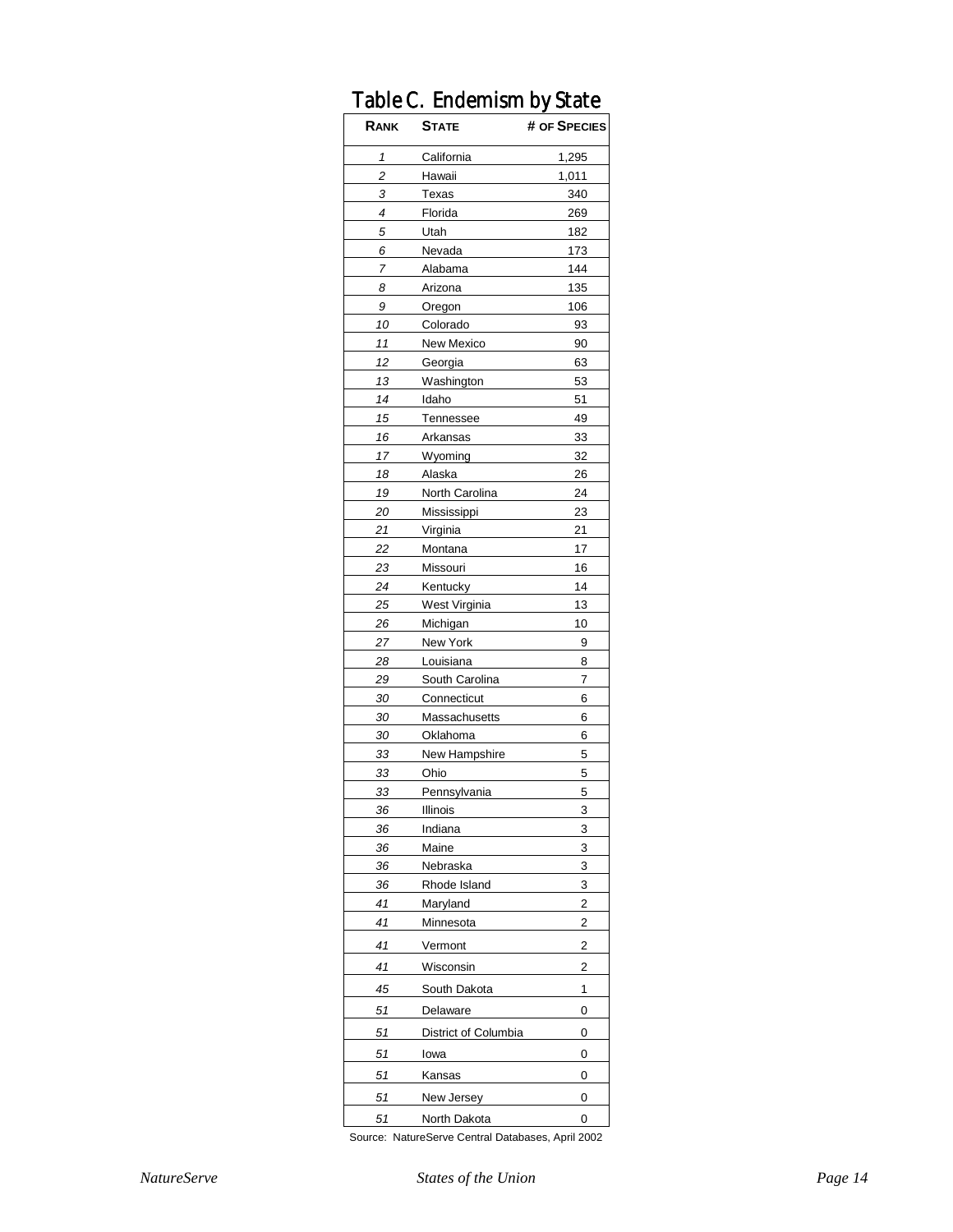| Hawaii<br>217<br>27<br>190<br>1<br>$\overline{\mathbf{c}}$<br>90<br>25<br>65<br>Alabama<br>3<br>California<br>53<br>12<br>41<br>4<br>27<br>3<br>24<br>Texas<br>5<br>22<br>Georgia<br>26<br>4<br>6<br>Florida<br>23<br>5<br>18<br>7<br>Tennessee<br>22<br>13<br>9<br>13<br>8<br>20<br>7<br>Virginia<br>9<br>15<br>3<br>Kentucky<br>18<br>10<br>11<br>4<br>Ohio<br>15<br>11<br>Illinois<br>13<br>6<br>7<br>11<br>13<br>Nevada<br>6<br>7<br>12<br>13<br>7<br>Arkansas<br>5<br>13<br>12<br>$\overline{2}$<br>10<br>New Mexico<br>12<br>4<br>13<br>North Carolina<br>8<br>12<br>13<br>$\overline{\mathbf{c}}$<br>10<br>Oregon<br>11<br>$\overline{2}$<br>17<br>9<br>Colorado<br>3<br>17<br>11<br>8<br>Mississippi<br>17<br>Utah<br>11<br>4<br>7<br>$\overline{2}$<br>20<br>Indiana<br>10<br>8<br>20<br>New York<br>10<br>3<br>7<br>22<br>Maryland<br>2<br>6<br>8<br>$\overline{\mathbf{c}}$<br>22<br>8<br>6<br>Oklahoma<br>$\overline{2}$<br>24<br>7<br>5<br>Louisiana<br>6<br>3<br>4<br>25<br>lowa<br>6<br>$\overline{2}$<br>$\overline{4}$<br>25<br>Michigan<br>$\overline{2}$<br>25<br>6<br>4<br>Minnesota<br>6<br>$\overline{\mathbf{c}}$<br>4<br>25<br>New Jersey<br>25<br>6<br>$\overline{2}$<br>Pennsylvania<br>4<br>30<br>South Carolina<br>5<br>3<br>$\overline{2}$<br>30<br>West Virginia<br>5<br>2<br>3<br>1<br>3<br>32<br>District of Columbia<br>4<br>$\overline{\mathbf{c}}$<br>32<br>4<br>$\overline{\mathbf{c}}$<br>Kansas<br>32<br>2<br>$\overline{\mathbf{c}}$<br>Missouri<br>4<br>4<br>3<br>32<br>Wyoming<br>1<br>3<br>3<br>36<br>0<br>Arizona<br>$\overline{\mathbf{c}}$<br>36<br>3<br>Connecticut<br>1<br>1<br>$\overline{2}$<br>3<br>36<br>Maine<br>3<br>$\mathbf{1}$<br>$\overline{\mathbf{c}}$<br>36<br>Montana<br>3<br>2<br>1<br>40<br>Nebraska<br>3<br>$\mathbf{1}$<br>$\overline{2}$<br>40<br>North Dakota<br>3<br>3<br>40<br>Washington<br>0<br>40<br>Wisconsin<br>3<br>2<br>1<br>$\overline{\mathbf{c}}$<br>$\overline{\mathbf{c}}$<br>44<br>Alaska<br>0<br>$\overline{\mathbf{c}}$<br>44<br>1<br>1<br>Delaware<br>2<br>1<br>1<br>44<br>Massachusetts<br>$\overline{\mathbf{c}}$<br>1<br>1<br>44<br>New Hampshire | RANK | <b>STATE</b> | <b>TOTAL</b><br><b>EXTINCT</b> | <b>PRESUMED</b><br>EXTINCT (GX) | <b>POSSIBLY</b><br>EXTINCT (GH) |
|-------------------------------------------------------------------------------------------------------------------------------------------------------------------------------------------------------------------------------------------------------------------------------------------------------------------------------------------------------------------------------------------------------------------------------------------------------------------------------------------------------------------------------------------------------------------------------------------------------------------------------------------------------------------------------------------------------------------------------------------------------------------------------------------------------------------------------------------------------------------------------------------------------------------------------------------------------------------------------------------------------------------------------------------------------------------------------------------------------------------------------------------------------------------------------------------------------------------------------------------------------------------------------------------------------------------------------------------------------------------------------------------------------------------------------------------------------------------------------------------------------------------------------------------------------------------------------------------------------------------------------------------------------------------------------------------------------------------------------------------------------------------------------------------------------------------------------------------------------------------------------------------------------------------------------------------------------------------------------------------------------------------------------------------------------------------------------------------------------------------------------------------|------|--------------|--------------------------------|---------------------------------|---------------------------------|
|                                                                                                                                                                                                                                                                                                                                                                                                                                                                                                                                                                                                                                                                                                                                                                                                                                                                                                                                                                                                                                                                                                                                                                                                                                                                                                                                                                                                                                                                                                                                                                                                                                                                                                                                                                                                                                                                                                                                                                                                                                                                                                                                           |      |              |                                |                                 |                                 |
|                                                                                                                                                                                                                                                                                                                                                                                                                                                                                                                                                                                                                                                                                                                                                                                                                                                                                                                                                                                                                                                                                                                                                                                                                                                                                                                                                                                                                                                                                                                                                                                                                                                                                                                                                                                                                                                                                                                                                                                                                                                                                                                                           |      |              |                                |                                 |                                 |
|                                                                                                                                                                                                                                                                                                                                                                                                                                                                                                                                                                                                                                                                                                                                                                                                                                                                                                                                                                                                                                                                                                                                                                                                                                                                                                                                                                                                                                                                                                                                                                                                                                                                                                                                                                                                                                                                                                                                                                                                                                                                                                                                           |      |              |                                |                                 |                                 |
|                                                                                                                                                                                                                                                                                                                                                                                                                                                                                                                                                                                                                                                                                                                                                                                                                                                                                                                                                                                                                                                                                                                                                                                                                                                                                                                                                                                                                                                                                                                                                                                                                                                                                                                                                                                                                                                                                                                                                                                                                                                                                                                                           |      |              |                                |                                 |                                 |
|                                                                                                                                                                                                                                                                                                                                                                                                                                                                                                                                                                                                                                                                                                                                                                                                                                                                                                                                                                                                                                                                                                                                                                                                                                                                                                                                                                                                                                                                                                                                                                                                                                                                                                                                                                                                                                                                                                                                                                                                                                                                                                                                           |      |              |                                |                                 |                                 |
|                                                                                                                                                                                                                                                                                                                                                                                                                                                                                                                                                                                                                                                                                                                                                                                                                                                                                                                                                                                                                                                                                                                                                                                                                                                                                                                                                                                                                                                                                                                                                                                                                                                                                                                                                                                                                                                                                                                                                                                                                                                                                                                                           |      |              |                                |                                 |                                 |
|                                                                                                                                                                                                                                                                                                                                                                                                                                                                                                                                                                                                                                                                                                                                                                                                                                                                                                                                                                                                                                                                                                                                                                                                                                                                                                                                                                                                                                                                                                                                                                                                                                                                                                                                                                                                                                                                                                                                                                                                                                                                                                                                           |      |              |                                |                                 |                                 |
|                                                                                                                                                                                                                                                                                                                                                                                                                                                                                                                                                                                                                                                                                                                                                                                                                                                                                                                                                                                                                                                                                                                                                                                                                                                                                                                                                                                                                                                                                                                                                                                                                                                                                                                                                                                                                                                                                                                                                                                                                                                                                                                                           |      |              |                                |                                 |                                 |
|                                                                                                                                                                                                                                                                                                                                                                                                                                                                                                                                                                                                                                                                                                                                                                                                                                                                                                                                                                                                                                                                                                                                                                                                                                                                                                                                                                                                                                                                                                                                                                                                                                                                                                                                                                                                                                                                                                                                                                                                                                                                                                                                           |      |              |                                |                                 |                                 |
|                                                                                                                                                                                                                                                                                                                                                                                                                                                                                                                                                                                                                                                                                                                                                                                                                                                                                                                                                                                                                                                                                                                                                                                                                                                                                                                                                                                                                                                                                                                                                                                                                                                                                                                                                                                                                                                                                                                                                                                                                                                                                                                                           |      |              |                                |                                 |                                 |
|                                                                                                                                                                                                                                                                                                                                                                                                                                                                                                                                                                                                                                                                                                                                                                                                                                                                                                                                                                                                                                                                                                                                                                                                                                                                                                                                                                                                                                                                                                                                                                                                                                                                                                                                                                                                                                                                                                                                                                                                                                                                                                                                           |      |              |                                |                                 |                                 |
|                                                                                                                                                                                                                                                                                                                                                                                                                                                                                                                                                                                                                                                                                                                                                                                                                                                                                                                                                                                                                                                                                                                                                                                                                                                                                                                                                                                                                                                                                                                                                                                                                                                                                                                                                                                                                                                                                                                                                                                                                                                                                                                                           |      |              |                                |                                 |                                 |
|                                                                                                                                                                                                                                                                                                                                                                                                                                                                                                                                                                                                                                                                                                                                                                                                                                                                                                                                                                                                                                                                                                                                                                                                                                                                                                                                                                                                                                                                                                                                                                                                                                                                                                                                                                                                                                                                                                                                                                                                                                                                                                                                           |      |              |                                |                                 |                                 |
|                                                                                                                                                                                                                                                                                                                                                                                                                                                                                                                                                                                                                                                                                                                                                                                                                                                                                                                                                                                                                                                                                                                                                                                                                                                                                                                                                                                                                                                                                                                                                                                                                                                                                                                                                                                                                                                                                                                                                                                                                                                                                                                                           |      |              |                                |                                 |                                 |
|                                                                                                                                                                                                                                                                                                                                                                                                                                                                                                                                                                                                                                                                                                                                                                                                                                                                                                                                                                                                                                                                                                                                                                                                                                                                                                                                                                                                                                                                                                                                                                                                                                                                                                                                                                                                                                                                                                                                                                                                                                                                                                                                           |      |              |                                |                                 |                                 |
|                                                                                                                                                                                                                                                                                                                                                                                                                                                                                                                                                                                                                                                                                                                                                                                                                                                                                                                                                                                                                                                                                                                                                                                                                                                                                                                                                                                                                                                                                                                                                                                                                                                                                                                                                                                                                                                                                                                                                                                                                                                                                                                                           |      |              |                                |                                 |                                 |
|                                                                                                                                                                                                                                                                                                                                                                                                                                                                                                                                                                                                                                                                                                                                                                                                                                                                                                                                                                                                                                                                                                                                                                                                                                                                                                                                                                                                                                                                                                                                                                                                                                                                                                                                                                                                                                                                                                                                                                                                                                                                                                                                           |      |              |                                |                                 |                                 |
|                                                                                                                                                                                                                                                                                                                                                                                                                                                                                                                                                                                                                                                                                                                                                                                                                                                                                                                                                                                                                                                                                                                                                                                                                                                                                                                                                                                                                                                                                                                                                                                                                                                                                                                                                                                                                                                                                                                                                                                                                                                                                                                                           |      |              |                                |                                 |                                 |
|                                                                                                                                                                                                                                                                                                                                                                                                                                                                                                                                                                                                                                                                                                                                                                                                                                                                                                                                                                                                                                                                                                                                                                                                                                                                                                                                                                                                                                                                                                                                                                                                                                                                                                                                                                                                                                                                                                                                                                                                                                                                                                                                           |      |              |                                |                                 |                                 |
|                                                                                                                                                                                                                                                                                                                                                                                                                                                                                                                                                                                                                                                                                                                                                                                                                                                                                                                                                                                                                                                                                                                                                                                                                                                                                                                                                                                                                                                                                                                                                                                                                                                                                                                                                                                                                                                                                                                                                                                                                                                                                                                                           |      |              |                                |                                 |                                 |
|                                                                                                                                                                                                                                                                                                                                                                                                                                                                                                                                                                                                                                                                                                                                                                                                                                                                                                                                                                                                                                                                                                                                                                                                                                                                                                                                                                                                                                                                                                                                                                                                                                                                                                                                                                                                                                                                                                                                                                                                                                                                                                                                           |      |              |                                |                                 |                                 |
|                                                                                                                                                                                                                                                                                                                                                                                                                                                                                                                                                                                                                                                                                                                                                                                                                                                                                                                                                                                                                                                                                                                                                                                                                                                                                                                                                                                                                                                                                                                                                                                                                                                                                                                                                                                                                                                                                                                                                                                                                                                                                                                                           |      |              |                                |                                 |                                 |
|                                                                                                                                                                                                                                                                                                                                                                                                                                                                                                                                                                                                                                                                                                                                                                                                                                                                                                                                                                                                                                                                                                                                                                                                                                                                                                                                                                                                                                                                                                                                                                                                                                                                                                                                                                                                                                                                                                                                                                                                                                                                                                                                           |      |              |                                |                                 |                                 |
|                                                                                                                                                                                                                                                                                                                                                                                                                                                                                                                                                                                                                                                                                                                                                                                                                                                                                                                                                                                                                                                                                                                                                                                                                                                                                                                                                                                                                                                                                                                                                                                                                                                                                                                                                                                                                                                                                                                                                                                                                                                                                                                                           |      |              |                                |                                 |                                 |
|                                                                                                                                                                                                                                                                                                                                                                                                                                                                                                                                                                                                                                                                                                                                                                                                                                                                                                                                                                                                                                                                                                                                                                                                                                                                                                                                                                                                                                                                                                                                                                                                                                                                                                                                                                                                                                                                                                                                                                                                                                                                                                                                           |      |              |                                |                                 |                                 |
|                                                                                                                                                                                                                                                                                                                                                                                                                                                                                                                                                                                                                                                                                                                                                                                                                                                                                                                                                                                                                                                                                                                                                                                                                                                                                                                                                                                                                                                                                                                                                                                                                                                                                                                                                                                                                                                                                                                                                                                                                                                                                                                                           |      |              |                                |                                 |                                 |
|                                                                                                                                                                                                                                                                                                                                                                                                                                                                                                                                                                                                                                                                                                                                                                                                                                                                                                                                                                                                                                                                                                                                                                                                                                                                                                                                                                                                                                                                                                                                                                                                                                                                                                                                                                                                                                                                                                                                                                                                                                                                                                                                           |      |              |                                |                                 |                                 |
|                                                                                                                                                                                                                                                                                                                                                                                                                                                                                                                                                                                                                                                                                                                                                                                                                                                                                                                                                                                                                                                                                                                                                                                                                                                                                                                                                                                                                                                                                                                                                                                                                                                                                                                                                                                                                                                                                                                                                                                                                                                                                                                                           |      |              |                                |                                 |                                 |
|                                                                                                                                                                                                                                                                                                                                                                                                                                                                                                                                                                                                                                                                                                                                                                                                                                                                                                                                                                                                                                                                                                                                                                                                                                                                                                                                                                                                                                                                                                                                                                                                                                                                                                                                                                                                                                                                                                                                                                                                                                                                                                                                           |      |              |                                |                                 |                                 |
|                                                                                                                                                                                                                                                                                                                                                                                                                                                                                                                                                                                                                                                                                                                                                                                                                                                                                                                                                                                                                                                                                                                                                                                                                                                                                                                                                                                                                                                                                                                                                                                                                                                                                                                                                                                                                                                                                                                                                                                                                                                                                                                                           |      |              |                                |                                 |                                 |
|                                                                                                                                                                                                                                                                                                                                                                                                                                                                                                                                                                                                                                                                                                                                                                                                                                                                                                                                                                                                                                                                                                                                                                                                                                                                                                                                                                                                                                                                                                                                                                                                                                                                                                                                                                                                                                                                                                                                                                                                                                                                                                                                           |      |              |                                |                                 |                                 |
|                                                                                                                                                                                                                                                                                                                                                                                                                                                                                                                                                                                                                                                                                                                                                                                                                                                                                                                                                                                                                                                                                                                                                                                                                                                                                                                                                                                                                                                                                                                                                                                                                                                                                                                                                                                                                                                                                                                                                                                                                                                                                                                                           |      |              |                                |                                 |                                 |
|                                                                                                                                                                                                                                                                                                                                                                                                                                                                                                                                                                                                                                                                                                                                                                                                                                                                                                                                                                                                                                                                                                                                                                                                                                                                                                                                                                                                                                                                                                                                                                                                                                                                                                                                                                                                                                                                                                                                                                                                                                                                                                                                           |      |              |                                |                                 |                                 |
|                                                                                                                                                                                                                                                                                                                                                                                                                                                                                                                                                                                                                                                                                                                                                                                                                                                                                                                                                                                                                                                                                                                                                                                                                                                                                                                                                                                                                                                                                                                                                                                                                                                                                                                                                                                                                                                                                                                                                                                                                                                                                                                                           |      |              |                                |                                 |                                 |
|                                                                                                                                                                                                                                                                                                                                                                                                                                                                                                                                                                                                                                                                                                                                                                                                                                                                                                                                                                                                                                                                                                                                                                                                                                                                                                                                                                                                                                                                                                                                                                                                                                                                                                                                                                                                                                                                                                                                                                                                                                                                                                                                           |      |              |                                |                                 |                                 |
|                                                                                                                                                                                                                                                                                                                                                                                                                                                                                                                                                                                                                                                                                                                                                                                                                                                                                                                                                                                                                                                                                                                                                                                                                                                                                                                                                                                                                                                                                                                                                                                                                                                                                                                                                                                                                                                                                                                                                                                                                                                                                                                                           |      |              |                                |                                 |                                 |
|                                                                                                                                                                                                                                                                                                                                                                                                                                                                                                                                                                                                                                                                                                                                                                                                                                                                                                                                                                                                                                                                                                                                                                                                                                                                                                                                                                                                                                                                                                                                                                                                                                                                                                                                                                                                                                                                                                                                                                                                                                                                                                                                           |      |              |                                |                                 |                                 |
|                                                                                                                                                                                                                                                                                                                                                                                                                                                                                                                                                                                                                                                                                                                                                                                                                                                                                                                                                                                                                                                                                                                                                                                                                                                                                                                                                                                                                                                                                                                                                                                                                                                                                                                                                                                                                                                                                                                                                                                                                                                                                                                                           |      |              |                                |                                 |                                 |
|                                                                                                                                                                                                                                                                                                                                                                                                                                                                                                                                                                                                                                                                                                                                                                                                                                                                                                                                                                                                                                                                                                                                                                                                                                                                                                                                                                                                                                                                                                                                                                                                                                                                                                                                                                                                                                                                                                                                                                                                                                                                                                                                           |      |              |                                |                                 |                                 |
|                                                                                                                                                                                                                                                                                                                                                                                                                                                                                                                                                                                                                                                                                                                                                                                                                                                                                                                                                                                                                                                                                                                                                                                                                                                                                                                                                                                                                                                                                                                                                                                                                                                                                                                                                                                                                                                                                                                                                                                                                                                                                                                                           |      |              |                                |                                 |                                 |
|                                                                                                                                                                                                                                                                                                                                                                                                                                                                                                                                                                                                                                                                                                                                                                                                                                                                                                                                                                                                                                                                                                                                                                                                                                                                                                                                                                                                                                                                                                                                                                                                                                                                                                                                                                                                                                                                                                                                                                                                                                                                                                                                           |      |              |                                |                                 |                                 |
|                                                                                                                                                                                                                                                                                                                                                                                                                                                                                                                                                                                                                                                                                                                                                                                                                                                                                                                                                                                                                                                                                                                                                                                                                                                                                                                                                                                                                                                                                                                                                                                                                                                                                                                                                                                                                                                                                                                                                                                                                                                                                                                                           |      |              |                                |                                 |                                 |
|                                                                                                                                                                                                                                                                                                                                                                                                                                                                                                                                                                                                                                                                                                                                                                                                                                                                                                                                                                                                                                                                                                                                                                                                                                                                                                                                                                                                                                                                                                                                                                                                                                                                                                                                                                                                                                                                                                                                                                                                                                                                                                                                           |      |              |                                |                                 |                                 |
|                                                                                                                                                                                                                                                                                                                                                                                                                                                                                                                                                                                                                                                                                                                                                                                                                                                                                                                                                                                                                                                                                                                                                                                                                                                                                                                                                                                                                                                                                                                                                                                                                                                                                                                                                                                                                                                                                                                                                                                                                                                                                                                                           |      |              |                                |                                 |                                 |
|                                                                                                                                                                                                                                                                                                                                                                                                                                                                                                                                                                                                                                                                                                                                                                                                                                                                                                                                                                                                                                                                                                                                                                                                                                                                                                                                                                                                                                                                                                                                                                                                                                                                                                                                                                                                                                                                                                                                                                                                                                                                                                                                           |      |              |                                |                                 |                                 |
|                                                                                                                                                                                                                                                                                                                                                                                                                                                                                                                                                                                                                                                                                                                                                                                                                                                                                                                                                                                                                                                                                                                                                                                                                                                                                                                                                                                                                                                                                                                                                                                                                                                                                                                                                                                                                                                                                                                                                                                                                                                                                                                                           |      |              |                                |                                 |                                 |
|                                                                                                                                                                                                                                                                                                                                                                                                                                                                                                                                                                                                                                                                                                                                                                                                                                                                                                                                                                                                                                                                                                                                                                                                                                                                                                                                                                                                                                                                                                                                                                                                                                                                                                                                                                                                                                                                                                                                                                                                                                                                                                                                           |      |              |                                |                                 |                                 |
| $\overline{\mathbf{c}}$<br>44<br>1<br>1<br>Rhode Island                                                                                                                                                                                                                                                                                                                                                                                                                                                                                                                                                                                                                                                                                                                                                                                                                                                                                                                                                                                                                                                                                                                                                                                                                                                                                                                                                                                                                                                                                                                                                                                                                                                                                                                                                                                                                                                                                                                                                                                                                                                                                   |      |              |                                |                                 |                                 |
| $\overline{\mathbf{c}}$<br>2<br>44<br>South Dakota<br>0                                                                                                                                                                                                                                                                                                                                                                                                                                                                                                                                                                                                                                                                                                                                                                                                                                                                                                                                                                                                                                                                                                                                                                                                                                                                                                                                                                                                                                                                                                                                                                                                                                                                                                                                                                                                                                                                                                                                                                                                                                                                                   |      |              |                                |                                 |                                 |
| $\overline{c}$<br>1<br>44<br>Vermont<br>1                                                                                                                                                                                                                                                                                                                                                                                                                                                                                                                                                                                                                                                                                                                                                                                                                                                                                                                                                                                                                                                                                                                                                                                                                                                                                                                                                                                                                                                                                                                                                                                                                                                                                                                                                                                                                                                                                                                                                                                                                                                                                                 |      |              |                                |                                 |                                 |
| $\mathbf{1}$<br>$\mathbf{1}$<br>51<br>0<br>Idaho                                                                                                                                                                                                                                                                                                                                                                                                                                                                                                                                                                                                                                                                                                                                                                                                                                                                                                                                                                                                                                                                                                                                                                                                                                                                                                                                                                                                                                                                                                                                                                                                                                                                                                                                                                                                                                                                                                                                                                                                                                                                                          |      |              |                                |                                 |                                 |

### Table D. Extinctions by State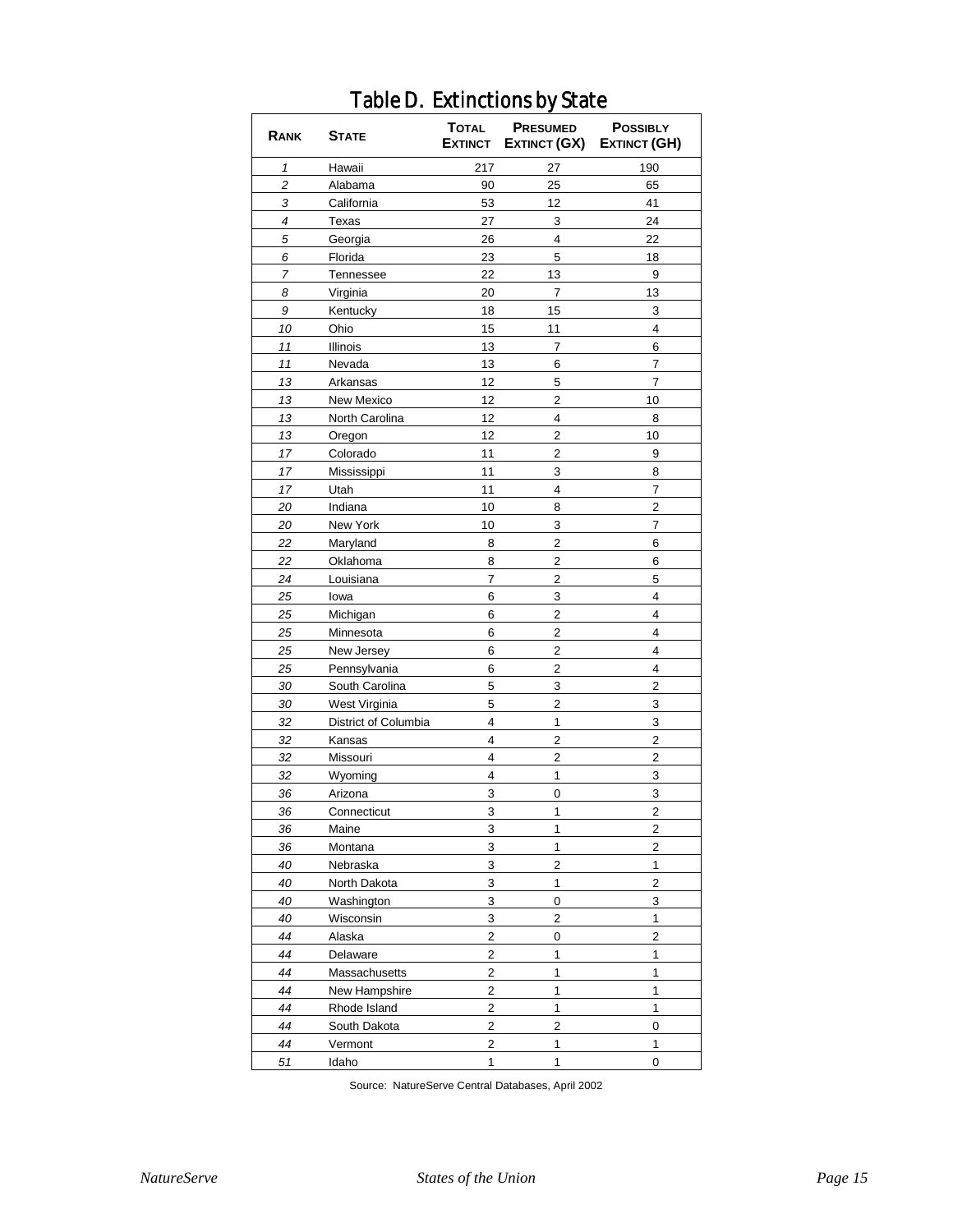| Rank           | <b>STATE</b>         | # SPECIES      |
|----------------|----------------------|----------------|
| 1              | California           | 5,418          |
| $\overline{c}$ | Texas                | 4,509          |
| 3              | Arizona              | 3,512          |
| 4              | New Mexico           | 3,305          |
| 5              | Oregon               | 3,161          |
| 6              | Florida              | 3,038          |
| 7              | Georgia              | 2,994          |
| 8              | Utah                 | 2,966          |
| 9              | Alabama              | 2,902          |
| 10             | Nevada               | 2,875          |
| 11             | North Carolina       | 2,771          |
| 12             | South Carolina       | 2,582          |
| 13             | Virginia             | 2,580          |
| 14             | Colorado             | 2,550          |
| 15             | Washington           | 2,476          |
| 16             | Idaho                | 2,438          |
| 17             | Tennessee            | 2,407          |
| 18             | Louisiana            | 2,385          |
| 19             | Mississippi          | 2,369          |
| 20             | Oklahoma             | 2,355          |
| 21             | Wyoming              | 2,286          |
| 22             | Montana              | 2,239          |
| 23             | Maryland             | 2,234          |
| 24             | New York             | 2,215          |
| 25             | Arkansas             | 2,202          |
| 26             | Pennsylvania         | 2,202          |
| 27             | Illinois             | 2,155          |
| 28             | Michigan             | 2,097          |
| 29             | Missouri             | 2,095          |
| 30             | Kentucky             | 2,085          |
| 31             | New Jersey           | 2,074          |
| 32             | Indiana              | 2,063          |
| 33             | Ohio                 | 2,062          |
| 34             | Massachusetts        | 1,958          |
|                | West Virginia        |                |
| 35<br>36       | Wisconsin            | 1,897<br>1,890 |
|                |                      |                |
| 37             | Connecticut          | 1,823<br>1,809 |
| 38             | Minnesota            |                |
| 39             | Kansas               | 1,778          |
| 40             | New Hampshire        | 1,631          |
| 41             | Vermont              | 1,622          |
| 42             | Maine                | 1,601          |
| 43             | Delaware             | 1,598          |
| 44             | Iowa                 | 1,583          |
| 45             | Nebraska             | 1,561          |
| 46             | South Dakota         | 1,504          |
| 47             | Rhode Island         | 1,392          |
| 48             | Alaska               | 1,354          |
| 49             | District of Columbia | 1,314          |
| 50             | Hawaii               | 1,249          |
| 51             | North Dakota         | 1,201          |

| RANK | <b>S</b> TATE        | # SPECIES      | RANK         | <b>STATE</b>             | % AT RISK |
|------|----------------------|----------------|--------------|--------------------------|-----------|
| 1    | California           | 5,418          | $\mathbf{1}$ | Hawaii                   | 64.3%     |
| 2    | Texas                | 4,509          | 2            | California               | 30.7%     |
| 3    | Arizona              | 3,512          | 3            | Utah                     | 16.6%     |
| 4    | New Mexico           | 3,305          | 4            | Nevada                   | 15.7%     |
| 5    | Oregon               | 3,161          | 5            | Arizona                  | 15.3%     |
| 6    | Florida              | 3,038          | 6            | Florida                  | 14.1%     |
| 7    | Georgia              | 2,994          | 7            | Colorado                 | 11.2%     |
| 8    | Utah                 | 2,966          | 8            | New Mexico               | 11.1%     |
| 9    | Alabama              | 2,902          | 8            | Georgia                  | 11.1%     |
| 10   | Nevada               | 2,875          | 10           | Oregon                   | 11.0%     |
| 11   | North Carolina       | 2,771          | 11           | Texas                    | 9.4%      |
| 12   | South Carolina       | 2,582          | 11           | Alabama                  | 9.4%      |
| 13   | Virginia             | 2,580          | 13           | North Carolina           | 9.2%      |
| 14   | Colorado             | 2,550          | 14           | South Carolina           | 8.2%      |
| 15   | Washington           | 2,476          | 15           | Alaska                   | 8.0%      |
| 16   | Idaho                | 2,438          | 16           | Washington               | 7.6%      |
| 17   | Tennessee            | 2,407          | 17           | Wyoming                  | 7.3%      |
| 18   | Louisiana            | 2,385          | 18           | Idaho                    | 7.0%      |
| 19   | Mississippi          | 2,369          | 19           | Tennessee                | 6.6%      |
| 20   | Oklahoma             | 2,355          | 20           | Virginia                 | 6.0%      |
| 21   | Wyoming              | 2,286          | 21           | Montana                  | 5.1%      |
| 22   | Montana              | 2,239          | 21           | Mississippi              | 5.1%      |
| 23   | Maryland             | 2,234          | 23           | Louisiana                | 4.2%      |
| 24   | New York             | 2,215          | 24           | Kentucky                 | 3.8%      |
| 25   | Arkansas             | 2,202          | 25           | Arkansas                 | 3.7%      |
| 26   | Pennsylvania         | 2,202          | 25           | New York                 | 3.7%      |
| 27   | Illinois             | 2,155          | 27           | West Virginia            | 3.6%      |
| 28   | Michigan             | 2,097          | 28           | Maryland                 | 3.4%      |
| 29   | Missouri             | 2,095          | 29           | Missouri                 | 3.3%      |
| 30   | Kentucky             | 2,085          | 30           | New Jersey               | 3.1%      |
| 31   | New Jersey           | 2,074          | 30           | Delaware                 | 3.1%      |
| 32   | Indiana              | 2,063          | 30           | Oklahoma                 | 3.1%      |
| 33   | Ohio                 | 2,062          | 33           | Maine                    | 3.0%      |
| 34   | Massachusetts        | 1,958          | 34           | Pennsylvania             | 2.9%      |
| 35   | West Virginia        | 1,897          | 35           | Michigan                 | 2.7%      |
| 36   | Wisconsin            | 1,890          | 36           | Massachusetts            | 2.6%      |
| 37   | Connecticut          | 1,823          | 37           | Indiana                  | 2.5%      |
| 38   | Minnesota            | 1,809          | 37           | Illinois                 | 2.5%      |
| 39   | Kansas               | 1,778          | 39           | Connecticut              | 2.4%      |
| 40   | New Hampshire        | 1,631          | 40           | Vermont                  | 2.3%      |
| 41   | Vermont              | 1,622          | 41           | Ohio                     | 2.2%      |
| 42   | Maine                | 1,601          | 41           | Wisconsin                | 2.2%      |
| 43   | Delaware             | 1,598          | 43           | New Hampshire            | 2.1%      |
| 44   | Iowa                 | 1,583          | 43           | Rhode Island             | 2.1%      |
| 45   | Nebraska             | 1,561          | 45           | Kansas                   | 1.9%      |
| 46   | South Dakota         | 1,504          | 45           | lowa                     | 1.9%      |
| 47   | Rhode Island         | 1,392          | 47           | District of Columbia     | 1.8%      |
| 48   | Alaska               | 1,354          | 48           | Minnesota                | 1.7%      |
| 49   | District of Columbia |                | 49           |                          | 1.3%      |
| 50   |                      | 1,314<br>1,249 | 51           | Nebraska<br>South Dakota | 0.9%      |
|      | Hawaii               |                |              |                          |           |
| 51   | North Dakota         | 1,201          | 51           | North Dakota             | 0.9%      |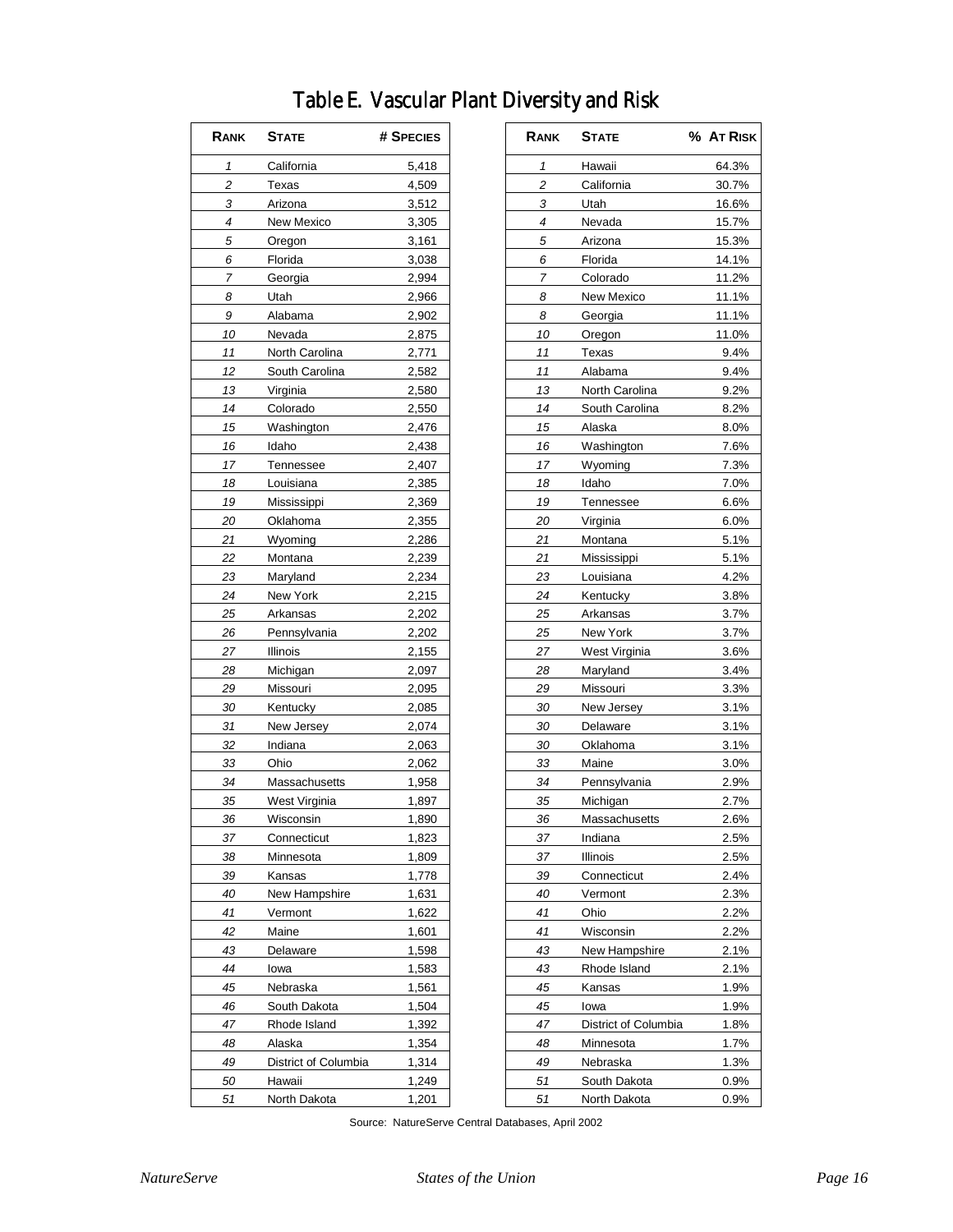| RANK           | <b>STATE</b>         | # SPECIES      | RANK           | <b>STATE</b>         | % AT RIS |
|----------------|----------------------|----------------|----------------|----------------------|----------|
| $\mathbf{1}$   | California           | 195            | $\mathbf{1}$   | Hawaii               | 28.6%    |
| $\overline{c}$ | Texas                | 159            | $\overline{c}$ | Florida              | 18.6%    |
| 3              | New Mexico           | 154            | 3              | California           | 16.4%    |
| 4              | Oregon               | 150            | 4              | Alaska               | 14.6%    |
| 5              | Arizona              | 138            | 5              | Georgia              | 14.1%    |
| 6              | Colorado             | 133            | 6              | South Carolina       | 13.5%    |
| 7              | Washington           | 127            | 7              | Alabama              | 12.7%    |
| 8              | Utah                 | 126            | 8              | Massachusetts        | 12.2%    |
| 9              | Nevada               | 123            | 9              | Texas                | 10.7%    |
| 10             | Wyoming              | 109            | 10             | Kentucky             | 10.0%    |
| 11             | North Carolina       | 107            | 11             | Maine                | 9.6%     |
| 12             | Idaho                | 105            | 12             | Rhode Island         | 9.4%     |
| 13             | Montana              | 104            | 13             | Tennessee            | 9.2%     |
| 13             | Oklahoma             | 104            | 14             | Indiana              | 8.8%     |
| 15             | Alaska               | 96             | 14             | Virginia             | 8.8%     |
| 15             | South Carolina       | 96             | 16             | Arkansas             | 8.7%     |
| 17             | Georgia              | 92             | 16             | Oklahoma             | 8.7%     |
| 18             | New York             | 91             | 18             | Missouri             | 8.3%     |
| 19             | South Dakota         | 90             | 19             | North Carolina       | 7.5%     |
| 20             | Maryland             | 88             | 19             | Illinois             | 7.5%     |
| 21             | Florida              | 86             | 21             | Mississippi          | 7.1%     |
| 22             | North Dakota         | 85             | 21             | New Mexico           | 7.1%     |
| 23             | Nebraska             | 83             | 21             | Washington           | 7.1%     |
| 24             |                      | 82             | 24             | Louisiana            | 6.8%     |
|                | Kansas               |                |                |                      |          |
| 25             | Minnesota            | 80             | 25             | New York             | 6.6%     |
| 25             | Virginia             | 80             | 26             | Ohio                 | 6.1%     |
| 27             | Tennessee            | 76             | 27             | West Virginia        | 5.9%     |
| 28             | Massachusetts        | 74             | 28             | New Jersey           | 5.6%     |
| 29             | Maine                | 73             | 29             | Connecticut          | 4.8%     |
| 30             | Missouri             | 72             | 30             | Pennsylvania         | 4.4%     |
| 31             | New Jersey           | 71             | 31             | Oregon               | 4.0%     |
| 32             | Kentucky             | 70             | 32             | Kansas               | 3.7%     |
| 33             | Arkansas             | 69             | 33             | Maryland             | 3.4%     |
| 34             | Indiana              | 68             | 33             | Vermont              | 3.4%     |
| 34             | lowa                 | 68             | 35             | Nevada               | 3.3%     |
| 34             | Pennsylvania         | 68             | 36             | Arizona              | 2.9%     |
| 34             | West Virginia        | 68             | 37             | Wyoming              | 2.8%     |
| 38             | Illinois             | 67             | 38             | Nebraska             | 2.4%     |
| 38             | Michigan             | 67             | 38             | Utah                 | 2.4%     |
| 38             | Wisconsin            | 67             | 38             | North Dakota         | 2.4%     |
| 41             | Ohio                 | 66             | 41             | District of Columbia | 2.3%     |
| 42             | New Hampshire        | 64             | 42             | South Dakota         | 2.2%     |
| 43             | Alabama              | 63             | 43             | Montana              | 1.9%     |
| 44             | Connecticut          | 62             | 43             | Delaware             | 1.9%     |
| 45             | Louisiana            | 59             | 45             | New Hampshire        | 1.6%     |
| 45             | Vermont              | 59             | 46             | Colorado             | 1.5%     |
| 47             | Mississippi          | 56             | 46             | Michigan             | 1.5%     |
| 48             | Delaware             | 54             | 46             | lowa                 | 1.5%     |
| 49             | Rhode Island         | 53             | 49             | Minnesota            | 1.3%     |
| 50             | District of Columbia | 43             | 50             | Idaho                | 1.0%     |
| 51             | Hawaii               | $\overline{7}$ | 51             | Wisconsin            | 0.0%     |

## Table F. Mammal Diversity and Risk **RANK STATE # SPECIES RANK STATE % AT RISK** 3 California 16.4% 6 South Carolina 13.5% 8 Massachusetts 12.2% 10 Kentucky 10.0% 12 Rhode Island 9.4% 13 Tennessee 9.2% 16 Arkansas 8.7% 19 North Carolina 7.5% 21 Mississippi 7.1% 21 New Mexico 7.1% 21 Washington 7.1% 24 Louisiana 6.8% 25 New York 6.6% 27 West Virginia 5.9% 28 New Jersey 5.6%

| 29 | Connecticut          | 4.8% |
|----|----------------------|------|
| 30 | Pennsylvania         | 4.4% |
| 31 | Oregon               | 4.09 |
| 32 | Kansas               | 3.7% |
| 33 | Maryland             | 3.4% |
| 33 | Vermont              | 3.4% |
| 35 | Nevada               | 3.3% |
| 36 | Arizona              | 2.9% |
| 37 | Wyoming              | 2.8% |
| 38 | Nebraska             | 2.4% |
| 38 | Utah                 | 2.4% |
| 38 | North Dakota         | 2.4% |
| 41 | District of Columbia | 2.3% |
| 42 | South Dakota         | 2.2  |
| 43 | Montana              | 1.9% |
| 43 | Delaware             | 1.9% |
| 45 | New Hampshire        | 1.6% |
| 46 | Colorado             | 1.5% |
| 46 | Michigan             | 1.5% |

51 Wisconsin 0.0%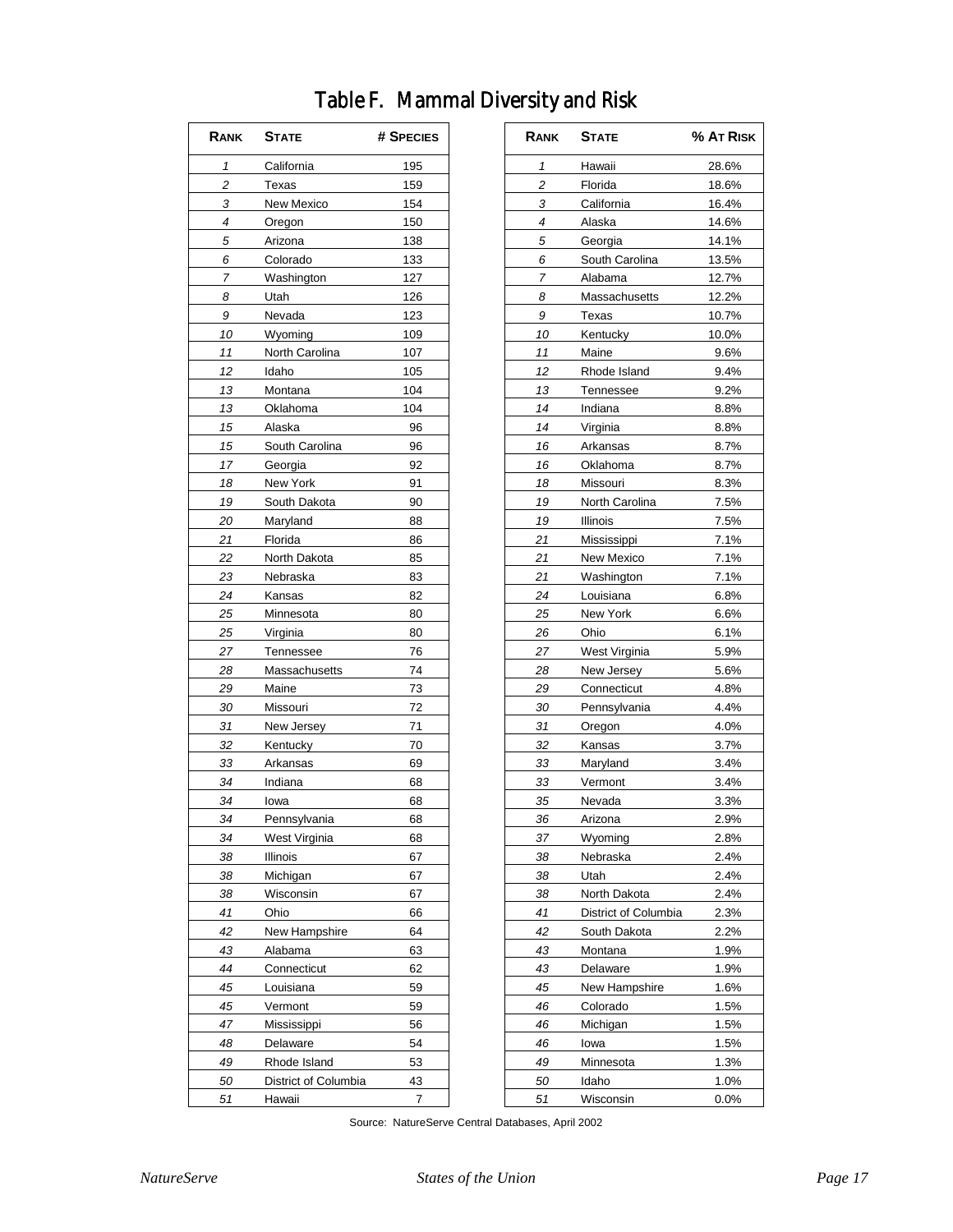### Table G. Bird Diversity and Risk

| RANK | <b>STATE</b>         | # SPECIES |
|------|----------------------|-----------|
| 1    | Texas                | 477       |
| 2    | New Mexico           | 447       |
| 3    | Arizona              | 435       |
| 4    | California           | 415       |
| 5    | Florida              | 386       |
| 6    | Washington           | 372       |
| 7    | Colorado             | 371       |
| 8    | North Carolina       | 360       |
| 9    | Nebraska             | 346       |
| 9    | Oklahoma             | 346       |
| 11   | Kansas               | 341       |
| 12   | New Jersey           | 340       |
| 13   | South Dakota         | 339       |
| 14   | Oregon               | 338       |
| 15   | Georgia              | 328       |
| 16   | New York             | 327       |
| 17   | Alabama              | 326       |
| 18   | Louisiana            | 322       |
| 18   | Virginia             | 322       |
| 20   | North Dakota         | 318       |
| 21   | South Carolina       | 313       |
| 22   | Arkansas             | 312       |
| 23   | Illinois             | 311       |
| 23   | Missouri             | 311       |
| 25   | Minnesota            | 308       |
| 26   | Maryland             | 305       |
| 27   | Massachusetts        | 303       |
| 27   | Michigan             | 303       |
| 29   | Mississippi          | 301       |
| 30   | Nevada               | 299       |
| 31   |                      |           |
|      | Utah                 | 296       |
| 32   | Delaware             | 295       |
| 32   | Wyoming              | 295       |
| 34   | Maine                | 293       |
| 35   | Montana              | 285       |
| 36   | Idaho                | 284       |
| 36   | Kentucky             | 284       |
| 38   | New Hampshire        | 283       |
| 39   | Ohio                 | 280       |
| 40   | Wisconsin            | 279       |
| 41   | Tennessee            | 278       |
| 42   | Rhode Island         | 277       |
| 43   | Indiana              | 275       |
| 44   | lowa                 | 274       |
| 45   | Connecticut          | 273       |
| 46   | Alaska               | 269       |
| 47   | Pennsylvania         | 267       |
| 48   | District of Columbia | 241       |
| 49   | Vermont              | 240       |
| 50   | West Virginia        | 237       |
| 51   | Hawaii               | 115       |

| RANK                | <b>STATE</b>         | # SPECIES | RANK                | <b>STATE</b>         | % AT RISK |
|---------------------|----------------------|-----------|---------------------|----------------------|-----------|
| $\pmb{\mathcal{1}}$ | Texas                | 477       | $\pmb{\mathcal{1}}$ | Hawaii               | 42.6%     |
| 2                   | New Mexico           | 447       | 2                   | Alaska               | 5.6%      |
| 3                   | Arizona              | 435       | 3                   | California           | 4.8%      |
| 4                   | California           | 415       | 4                   | Florida              | 3.1%      |
| 5                   | Florida              | 386       | 5                   | Washington           | 3.0%      |
| 6                   | Washington           | 372       | 6                   | Texas                | 2.9%      |
| 7                   | Colorado             | 371       | 6                   | Oklahoma             | 2.9%      |
| 8                   | North Carolina       | 360       | 8                   | Georgia              | 2.7%      |
| 9                   | Nebraska             | 346       | 8                   | Nevada               | 2.7%      |
| 9                   | Oklahoma             | 346       | 10                  | North Carolina       | 2.5%      |
| 11                  | Kansas               | 341       | 10                  | Kentucky             | 2.5%      |
| 12                  | New Jersey           | 340       | 12                  | Oregon               | 2.4%      |
| 13                  | South Dakota         | 339       | 13                  | Kansas               | 2.3%      |
| 14                  | Oregon               | 338       | 14                  | Arkansas             | 2.2%      |
| 15                  | Georgia              | 328       | 14                  | Louisiana            | 2.2%      |
| 16                  | New York             | 327       | 14                  | Tennessee            | 2.2%      |
| 17                  | Alabama              | 326       | 17                  | Utah                 | 2.0%      |
| 18                  | Louisiana            | 322       | 17                  | Nebraska             | 2.0%      |
| 18                  | Virginia             | 322       | 17                  | Mississippi          | 2.0%      |
| 20                  | North Dakota         | 318       | 20                  | Illinois             | 1.9%      |
| 21                  | South Carolina       | 313       | 20                  | Missouri             | 1.9%      |
| 22                  | Arkansas             | 312       | 20                  | Colorado             | 1.9%      |
| 23                  | Illinois             | 311       | 20                  | Pennsylvania         | 1.9%      |
| 23                  | Missouri             | 311       | 20                  | Virginia             | 1.9%      |
| 25                  | Minnesota            | 308       | 25                  | Alabama              | 1.8%      |
| 26                  | Maryland             | 305       | 25                  | Arizona              | 1.8%      |
| 27                  | Massachusetts        | 303       | 25                  | lowa                 | 1.8%      |
| 27                  | Michigan             | 303       | 25                  | Indiana              | 1.8%      |
| 29                  | Mississippi          | 301       | 25                  | Wisconsin            | 1.8%      |
| 30                  | Nevada               | 299       | 25                  | Ohio                 | 1.8%      |
| 31                  | Utah                 | 296       | 25                  | South Dakota         | 1.8%      |
| 32                  | Delaware             | 295       | 25                  | Montana              | 1.8%      |
| 32                  | Wyoming              | 295       | 33                  | Wyoming              | 1.7%      |
| 34                  | Maine                | 293       | 34                  | South Carolina       | 1.6%      |
| 35                  | Montana              | 285       | 34                  | North Dakota         | 1.6%      |
| 36                  | Idaho                | 284       | 34                  | New Mexico           | 1.6%      |
| 36                  | Kentucky             | 284       | 37                  | New Jersey           | 1.5%      |
| 38                  | New Hampshire        | 283       | 38                  | New Hampshire        | 1.4%      |
| 39                  | Ohio                 | 280       | 38                  | Maine                | 1.4%      |
| 40                  | Wisconsin            | 279       | 40                  | Massachusetts        | 1.3%      |
| 41                  | Tennessee            | 278       | 40                  | Maryland             | 1.3%      |
| 42                  | Rhode Island         | 277       | 40                  | Minnesota            | 1.3%      |
| 43                  | Indiana              | 275       | 40                  | West Virginia        | 1.3%      |
| 44                  | lowa                 | 274       | 44                  | New York             | 1.2%      |
| 45                  | Connecticut          | 273       | 45                  | Connecticut          | 1.1%      |
| 46                  | Alaska               | 269       | 45                  | Rhode Island         | 1.1%      |
| 47                  |                      |           | 47                  |                      |           |
|                     | Pennsylvania         | 267       |                     | Michigan             | 1.0%      |
| 48                  | District of Columbia | 241       | 48                  | District of Columbia | 0.8%      |
| 49                  | Vermont              | 240       | 49                  | Idaho                | 0.7%      |
| 50                  | West Virginia        | 237       | 49                  | Delaware             | $0.7\%$   |
| 51                  | Hawaii               | 115       | 51                  | Vermont              | 0.4%      |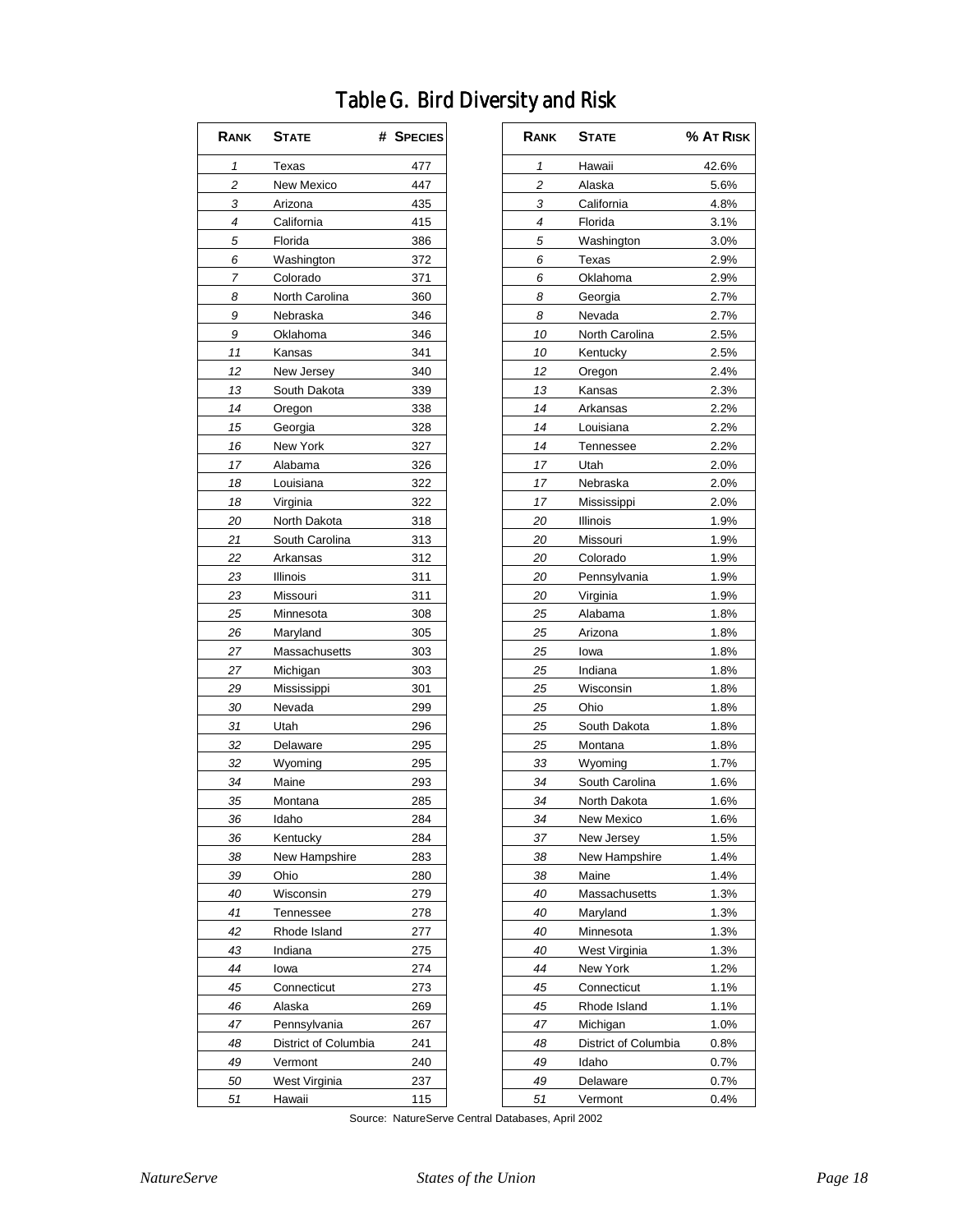### Table H. Reptile Diversity and Risk

| 1<br>Texas<br>149<br>2<br>102<br>Arizona<br>3<br>New Mexico<br>98<br>4<br>Florida<br>90<br>5<br>California<br>86<br>Alabama<br>85<br>6<br>7<br>83<br>Georgia<br>8<br>Mississippi<br>82<br>9<br>Oklahoma<br>80<br>10<br>Louisiana<br>78<br>11<br>South Carolina<br>72<br>12<br>North Carolina<br>68<br>13<br>Missouri<br>67<br>14<br>64<br>Arkansas<br>14<br>Kansas<br>64<br>16<br>Illinois<br>60<br>Virginia<br>16<br>60<br>18<br>Indiana<br>58<br>19<br>55<br>Tennessee<br>20<br>Kentucky<br>52<br>20<br>Nevada<br>52<br>22<br>50<br>Utah<br>23<br>Colorado<br>49<br>24<br>47<br>lowa<br>24<br>Nebraska<br>47<br>26<br>Maryland<br>46<br>27<br>New Jersey<br>42<br>40<br>28<br>Ohio<br>29<br>West Virginia<br>39<br>30<br>Delaware<br>37<br>30<br>Pennsylvania<br>37<br>32<br>New York<br>35<br>Wisconsin<br>35<br>32<br>Oregon<br>32<br>34<br>35<br>District of Columbia<br>31<br>South Dakota<br>35<br>31<br>Massachusetts<br>29<br>37<br>37<br>Minnesota<br>29<br>39<br>Connecticut<br>27<br>39<br>Michigan<br>27<br>41<br>Rhode Island<br>25<br>42<br>23<br>Idaho<br>43<br>22<br>Wyoming<br>44<br>21<br>Maine<br>21<br>44<br>Washington |
|----------------------------------------------------------------------------------------------------------------------------------------------------------------------------------------------------------------------------------------------------------------------------------------------------------------------------------------------------------------------------------------------------------------------------------------------------------------------------------------------------------------------------------------------------------------------------------------------------------------------------------------------------------------------------------------------------------------------------------------------------------------------------------------------------------------------------------------------------------------------------------------------------------------------------------------------------------------------------------------------------------------------------------------------------------------------------------------------------------------------------------------------|
|                                                                                                                                                                                                                                                                                                                                                                                                                                                                                                                                                                                                                                                                                                                                                                                                                                                                                                                                                                                                                                                                                                                                              |
|                                                                                                                                                                                                                                                                                                                                                                                                                                                                                                                                                                                                                                                                                                                                                                                                                                                                                                                                                                                                                                                                                                                                              |
|                                                                                                                                                                                                                                                                                                                                                                                                                                                                                                                                                                                                                                                                                                                                                                                                                                                                                                                                                                                                                                                                                                                                              |
|                                                                                                                                                                                                                                                                                                                                                                                                                                                                                                                                                                                                                                                                                                                                                                                                                                                                                                                                                                                                                                                                                                                                              |
|                                                                                                                                                                                                                                                                                                                                                                                                                                                                                                                                                                                                                                                                                                                                                                                                                                                                                                                                                                                                                                                                                                                                              |
|                                                                                                                                                                                                                                                                                                                                                                                                                                                                                                                                                                                                                                                                                                                                                                                                                                                                                                                                                                                                                                                                                                                                              |
|                                                                                                                                                                                                                                                                                                                                                                                                                                                                                                                                                                                                                                                                                                                                                                                                                                                                                                                                                                                                                                                                                                                                              |
|                                                                                                                                                                                                                                                                                                                                                                                                                                                                                                                                                                                                                                                                                                                                                                                                                                                                                                                                                                                                                                                                                                                                              |
|                                                                                                                                                                                                                                                                                                                                                                                                                                                                                                                                                                                                                                                                                                                                                                                                                                                                                                                                                                                                                                                                                                                                              |
|                                                                                                                                                                                                                                                                                                                                                                                                                                                                                                                                                                                                                                                                                                                                                                                                                                                                                                                                                                                                                                                                                                                                              |
|                                                                                                                                                                                                                                                                                                                                                                                                                                                                                                                                                                                                                                                                                                                                                                                                                                                                                                                                                                                                                                                                                                                                              |
|                                                                                                                                                                                                                                                                                                                                                                                                                                                                                                                                                                                                                                                                                                                                                                                                                                                                                                                                                                                                                                                                                                                                              |
|                                                                                                                                                                                                                                                                                                                                                                                                                                                                                                                                                                                                                                                                                                                                                                                                                                                                                                                                                                                                                                                                                                                                              |
|                                                                                                                                                                                                                                                                                                                                                                                                                                                                                                                                                                                                                                                                                                                                                                                                                                                                                                                                                                                                                                                                                                                                              |
|                                                                                                                                                                                                                                                                                                                                                                                                                                                                                                                                                                                                                                                                                                                                                                                                                                                                                                                                                                                                                                                                                                                                              |
|                                                                                                                                                                                                                                                                                                                                                                                                                                                                                                                                                                                                                                                                                                                                                                                                                                                                                                                                                                                                                                                                                                                                              |
|                                                                                                                                                                                                                                                                                                                                                                                                                                                                                                                                                                                                                                                                                                                                                                                                                                                                                                                                                                                                                                                                                                                                              |
|                                                                                                                                                                                                                                                                                                                                                                                                                                                                                                                                                                                                                                                                                                                                                                                                                                                                                                                                                                                                                                                                                                                                              |
|                                                                                                                                                                                                                                                                                                                                                                                                                                                                                                                                                                                                                                                                                                                                                                                                                                                                                                                                                                                                                                                                                                                                              |
|                                                                                                                                                                                                                                                                                                                                                                                                                                                                                                                                                                                                                                                                                                                                                                                                                                                                                                                                                                                                                                                                                                                                              |
|                                                                                                                                                                                                                                                                                                                                                                                                                                                                                                                                                                                                                                                                                                                                                                                                                                                                                                                                                                                                                                                                                                                                              |
|                                                                                                                                                                                                                                                                                                                                                                                                                                                                                                                                                                                                                                                                                                                                                                                                                                                                                                                                                                                                                                                                                                                                              |
|                                                                                                                                                                                                                                                                                                                                                                                                                                                                                                                                                                                                                                                                                                                                                                                                                                                                                                                                                                                                                                                                                                                                              |
|                                                                                                                                                                                                                                                                                                                                                                                                                                                                                                                                                                                                                                                                                                                                                                                                                                                                                                                                                                                                                                                                                                                                              |
|                                                                                                                                                                                                                                                                                                                                                                                                                                                                                                                                                                                                                                                                                                                                                                                                                                                                                                                                                                                                                                                                                                                                              |
|                                                                                                                                                                                                                                                                                                                                                                                                                                                                                                                                                                                                                                                                                                                                                                                                                                                                                                                                                                                                                                                                                                                                              |
|                                                                                                                                                                                                                                                                                                                                                                                                                                                                                                                                                                                                                                                                                                                                                                                                                                                                                                                                                                                                                                                                                                                                              |
|                                                                                                                                                                                                                                                                                                                                                                                                                                                                                                                                                                                                                                                                                                                                                                                                                                                                                                                                                                                                                                                                                                                                              |
|                                                                                                                                                                                                                                                                                                                                                                                                                                                                                                                                                                                                                                                                                                                                                                                                                                                                                                                                                                                                                                                                                                                                              |
|                                                                                                                                                                                                                                                                                                                                                                                                                                                                                                                                                                                                                                                                                                                                                                                                                                                                                                                                                                                                                                                                                                                                              |
|                                                                                                                                                                                                                                                                                                                                                                                                                                                                                                                                                                                                                                                                                                                                                                                                                                                                                                                                                                                                                                                                                                                                              |
|                                                                                                                                                                                                                                                                                                                                                                                                                                                                                                                                                                                                                                                                                                                                                                                                                                                                                                                                                                                                                                                                                                                                              |
|                                                                                                                                                                                                                                                                                                                                                                                                                                                                                                                                                                                                                                                                                                                                                                                                                                                                                                                                                                                                                                                                                                                                              |
|                                                                                                                                                                                                                                                                                                                                                                                                                                                                                                                                                                                                                                                                                                                                                                                                                                                                                                                                                                                                                                                                                                                                              |
|                                                                                                                                                                                                                                                                                                                                                                                                                                                                                                                                                                                                                                                                                                                                                                                                                                                                                                                                                                                                                                                                                                                                              |
|                                                                                                                                                                                                                                                                                                                                                                                                                                                                                                                                                                                                                                                                                                                                                                                                                                                                                                                                                                                                                                                                                                                                              |
|                                                                                                                                                                                                                                                                                                                                                                                                                                                                                                                                                                                                                                                                                                                                                                                                                                                                                                                                                                                                                                                                                                                                              |
|                                                                                                                                                                                                                                                                                                                                                                                                                                                                                                                                                                                                                                                                                                                                                                                                                                                                                                                                                                                                                                                                                                                                              |
|                                                                                                                                                                                                                                                                                                                                                                                                                                                                                                                                                                                                                                                                                                                                                                                                                                                                                                                                                                                                                                                                                                                                              |
|                                                                                                                                                                                                                                                                                                                                                                                                                                                                                                                                                                                                                                                                                                                                                                                                                                                                                                                                                                                                                                                                                                                                              |
|                                                                                                                                                                                                                                                                                                                                                                                                                                                                                                                                                                                                                                                                                                                                                                                                                                                                                                                                                                                                                                                                                                                                              |
|                                                                                                                                                                                                                                                                                                                                                                                                                                                                                                                                                                                                                                                                                                                                                                                                                                                                                                                                                                                                                                                                                                                                              |
|                                                                                                                                                                                                                                                                                                                                                                                                                                                                                                                                                                                                                                                                                                                                                                                                                                                                                                                                                                                                                                                                                                                                              |
|                                                                                                                                                                                                                                                                                                                                                                                                                                                                                                                                                                                                                                                                                                                                                                                                                                                                                                                                                                                                                                                                                                                                              |
|                                                                                                                                                                                                                                                                                                                                                                                                                                                                                                                                                                                                                                                                                                                                                                                                                                                                                                                                                                                                                                                                                                                                              |
| <b>New Hampshire</b><br>19<br>46                                                                                                                                                                                                                                                                                                                                                                                                                                                                                                                                                                                                                                                                                                                                                                                                                                                                                                                                                                                                                                                                                                             |
| Vermont<br>18<br>47                                                                                                                                                                                                                                                                                                                                                                                                                                                                                                                                                                                                                                                                                                                                                                                                                                                                                                                                                                                                                                                                                                                          |
| 17<br>48<br>Montana                                                                                                                                                                                                                                                                                                                                                                                                                                                                                                                                                                                                                                                                                                                                                                                                                                                                                                                                                                                                                                                                                                                          |
| 49<br>15<br>North Dakota                                                                                                                                                                                                                                                                                                                                                                                                                                                                                                                                                                                                                                                                                                                                                                                                                                                                                                                                                                                                                                                                                                                     |
| Hawaii<br>4<br>50                                                                                                                                                                                                                                                                                                                                                                                                                                                                                                                                                                                                                                                                                                                                                                                                                                                                                                                                                                                                                                                                                                                            |
| 0<br>51<br>Alaska                                                                                                                                                                                                                                                                                                                                                                                                                                                                                                                                                                                                                                                                                                                                                                                                                                                                                                                                                                                                                                                                                                                            |

| RANK         | <b>STATE</b>                         | # SPECIES |
|--------------|--------------------------------------|-----------|
| $\mathbf{1}$ | Texas                                | 149       |
| $\sqrt{2}$   | Arizona                              | 102       |
| 3            | New Mexico                           | 98        |
| 4            | Florida                              | 90        |
| 5            | California                           | 86        |
| 6            | Alabama                              | 85        |
| 7            | Georgia                              | 83        |
| 8            | Mississippi                          | 82        |
| 9            | Oklahoma                             | 80        |
| 10           | Louisiana                            | 78        |
| 11           | South Carolina                       | 72        |
| 12           | North Carolina                       | 68        |
| 13           | Missouri                             | 67        |
| 14           | Arkansas                             | 64        |
| 14           | Kansas                               | 64        |
| 16           | Illinois                             | 60        |
| 16           | Virginia                             | 60        |
| 18           | Indiana                              | 58        |
| 19           | Tennessee                            | 55        |
| 20           | Kentucky                             | 52        |
| 20           | Nevada                               | 52        |
| 22           | Utah                                 | 50        |
| 23           | Colorado                             | 49        |
| 24           | Iowa                                 | 47        |
| 24           | Nebraska                             | 47        |
| 26           | Maryland                             | 46        |
| 27           | New Jersey                           | 42        |
| 28           | Ohio                                 | 40        |
| 29           | West Virginia                        | 39        |
| 30           |                                      | 37        |
| 30           | Delaware                             | 37        |
| 32           | Pennsylvania<br>New York             | 35        |
|              |                                      |           |
| 32<br>34     | Wisconsin                            | 35<br>32  |
|              | Oregon                               | 31        |
| 35<br>35     | District of Columbia<br>South Dakota | 31        |
| 37           | Massachusetts                        | 29        |
|              |                                      | 29        |
| 37           | Minnesota                            | 27        |
| 39           | Connecticut                          | 27        |
| 39           | Michigan                             |           |
| 41           | Rhode Island                         | 25        |
| 42           | Idaho                                | 23        |
| 43           | Wyoming                              | 22        |
| 44           | Maine                                | 21        |
| 44           | Washington                           | 21        |
| 46           | New Hampshire                        | 19        |
| 47           | Vermont                              | 18        |
| 48           | Montana                              | 17        |
| 49           | North Dakota                         | 15        |
| 50           | Hawaii                               | 4         |
| 51           | Alaska                               | 0         |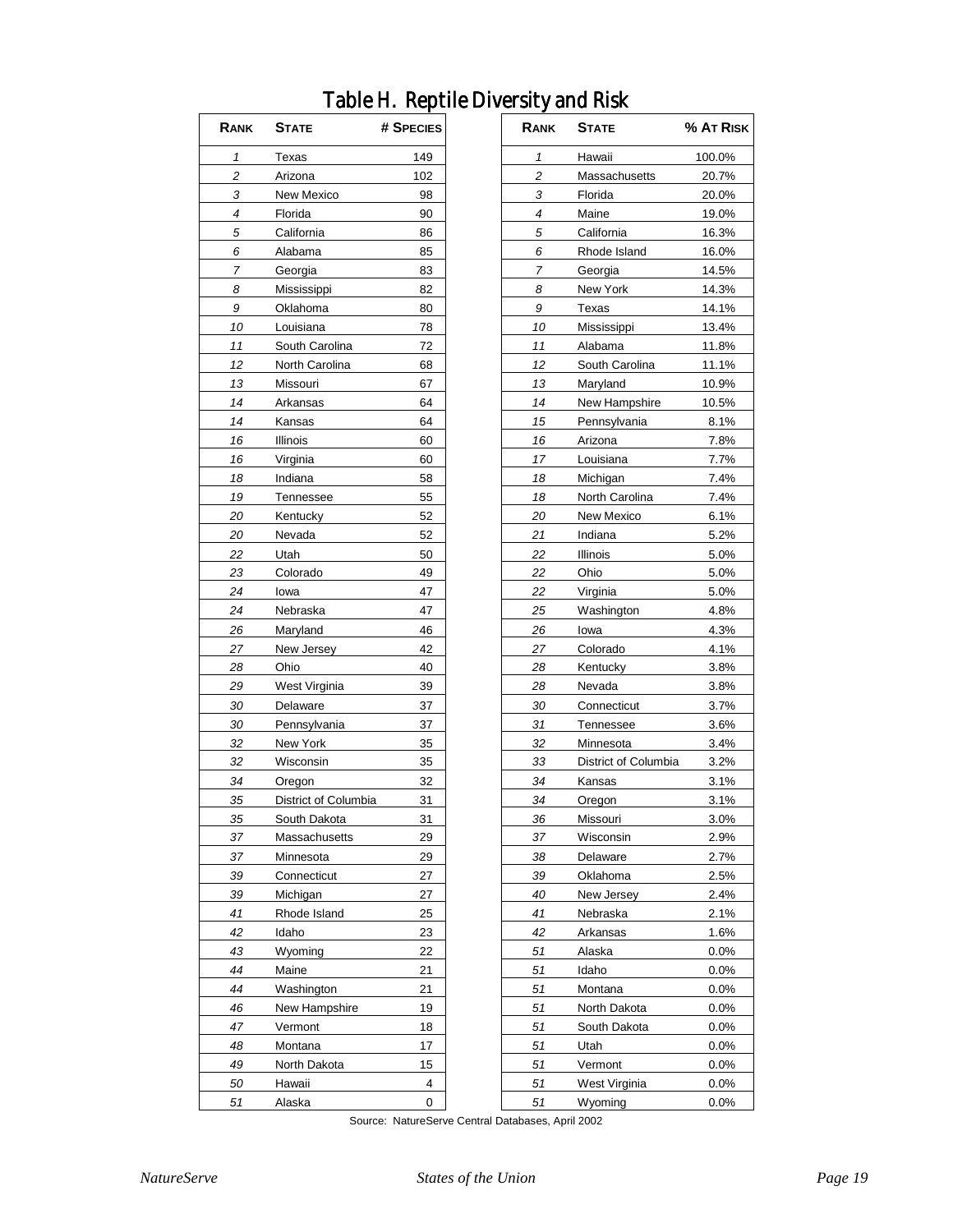| RANK           | <b>STATE</b>          | # SPECIES | <b>RANK</b>    | <b>STATE</b>         | % AT RIS |
|----------------|-----------------------|-----------|----------------|----------------------|----------|
| $\mathbf{1}$   | North Carolina        | 84        | $\mathbf{1}$   | California           | 49.1     |
| $\overline{c}$ | Georgia               | 77        | 2              | Oregon               |          |
| 3              | Virginia              | 74        | 3              | Nevada               |          |
| 4              | Tennessee             | 72        | $\overline{4}$ | Washington           | 32.0     |
| 5              | Texas                 | 71        | 5              | Arizona              | 24.0     |
| 6              | Alabama               | 68        | 6              | North Carolina       | 22.6     |
| 7              | South Carolina        | 66        | 7              | Texas                | 21.1     |
| 8              | Mississippi           | 58        | 8              | Tennessee            |          |
| 9              | California            | 57        | 9              | Georgia              |          |
| 10             | Florida               | 56        | 10             | Alabama              |          |
| 11             | Kentucky              | 53        | 11             | New Mexico           |          |
| 12             | Louisiana             | 51        | 12             | South Carolina       |          |
| 12             | Oklahoma              | 51        | 13             | Virginia             |          |
| 14             | Arkansas              | 49        | 14             | West Virginia        |          |
| 15             | West Virginia         | 47        | 15             | Florida              |          |
| 16             | Missouri              | 42        | 15             | Utah                 |          |
| 17             | Maryland              | 40        | 17             | Mississippi          |          |
| 18             | Illinois              | 39        | 18             | Arkansas             |          |
| 18             | Ohio                  | 39        | 19             | Idaho                |          |
| 20             | Indiana               | 38        | 20             | Wyoming              |          |
| 21             | Pennsylvania          | 36        | 21             | Montana              |          |
| 22             | New York              | 32        | 22             | Pennsylvania         |          |
| 23             | New Jersey            | 31        | 23             | Indiana              |          |
| 23             | Oregon                | 31        | 24             | Ohio                 |          |
| 25             | Kansas                | 29        | 25             | Maryland             |          |
| 26             | Delaware              | 27        | 26             | Louisiana            |          |
| 27             | New Mexico            | 26        | 26             | Oklahoma             |          |
| 28             |                       | 25        | 28             | Kentucky             |          |
| 28             | Arizona<br>Washington | 25        | 29             |                      |          |
|                |                       |           |                | New York             |          |
| 30             | District of Columbia  | 24        | 30             | Illinois             |          |
| 31             | lowa                  | 23        | 31             | Missouri             |          |
| 31             | Michigan              | 23        | 32             | Alaska               |          |
| 33             | Connecticut           | 22        | 32             | Colorado             |          |
| 34             | New Hampshire         | 21        | 32             | Connecticut          |          |
| 34             | Vermont               | 21        | 32             | Delaware             |          |
| 36             | Massachusetts         | 20        | 32             | District of Columbia |          |
| 36             | Minnesota             | 20        | 32             | lowa                 |          |
| 38             | Wisconsin             | 19        | 32             | Kansas               |          |
| 39             | Rhode Island          | 18        | 32             | Maine                |          |
| 40             | Colorado              | 17        | 32             | Massachusetts        |          |
| 40             | Maine                 | 17        | 32             | Michigan             |          |
| 42             | Utah                  | 16        | 32             | Minnesota            |          |
| 43             | South Dakota          | 15        | 32             | Nebraska             |          |
| 44             | Montana               | 14        | 32             | New Hampshire        |          |
| 45             | Nebraska              | 13        | 32             | New Jersey           |          |
| 45             | Nevada                | 13        | 32             | North Dakota         |          |
| 45             | Wyoming               | 13        | 32             | Rhode Island         |          |
| 48             | Idaho                 | 12        | 32             | South Dakota         |          |
| 48             | North Dakota          | 12        | 32             | Vermont              |          |
| 50             | Alaska                | 6         | 32             | Wisconsin            |          |
| 51             | Hawaii                | 0         | n/a            | Hawaii               |          |

### Table I. Amphibian Diversity and Risk

| Rank | <b>STATE</b>         | % At Risk |
|------|----------------------|-----------|
| 1    | California           | 49.1      |
| 2    | Oregon               | 38.7      |
| 3    | Nevada               | 38.5      |
| 4    | Washington           | 32.0      |
| 5    | Arizona              | 24.0      |
| 6    | North Carolina       | 22.6      |
| 7    | Texas                | 21.1      |
| 8    | Tennessee            | 20.8      |
| 9    | Georgia              | 19.5      |
| 10   | Alabama              | 17.6      |
| 11   | New Mexico           | 15.4      |
| 12   | South Carolina       | 13.6      |
| 13   | Virginia             | 13.5      |
| 14   | West Virginia        | 12.8      |
| 15   | Florida              | 12.5      |
| 15   | Utah                 | 12.5      |
| 17   | Mississippi          | 10.3      |
| 18   | Arkansas             | 10.2      |
| 19   | Idaho                | 8.3       |
| 20   | Wyoming              | 7.7       |
| 21   | Montana              | 7.1       |
| 22   | Pennsylvania         | 5.6       |
| 23   | Indiana              | 5.3       |
| 24   | Ohio                 | 5.1       |
| 25   | Maryland             | 5.0       |
| 26   | Louisiana            | 3.9       |
| 26   | Oklahoma             | 3.9       |
| 28   | Kentucky             | 3.8       |
| 29   | New York             | 3.1       |
| 30   |                      |           |
| 31   | Illinois             | 2.6       |
|      | Missouri             | 2.4       |
| 32   | Alaska               | 0.0       |
| 32   | Colorado             | 0.0       |
| 32   | Connecticut          | 0.0       |
| 32   | Delaware             | $_{0.0}$  |
| 32   | District of Columbia | $_{0.0}$  |
| 32   | lowa                 | $_{0.0}$  |
| 32   | Kansas               | 0.0       |
| 32   | Maine                | 0.0       |
| 32   | Massachusetts        | $_{0.0}$  |
| 32   | Michigan             | 0.0       |
| 32   | Minnesota            | 0.0       |
| 32   | Nebraska             | 0.0       |
| 32   | New Hampshire        | 0.0       |
| 32   | New Jersey           | 0.0       |
| 32   | North Dakota         | 0.0       |
| 32   | Rhode Island         | 0.0       |
| 32   | South Dakota         | 0.0       |
| 32   | Vermont              | 0.0       |
| 32   | Wisconsin            | 0.0       |
| n/a  | Hawaii               |           |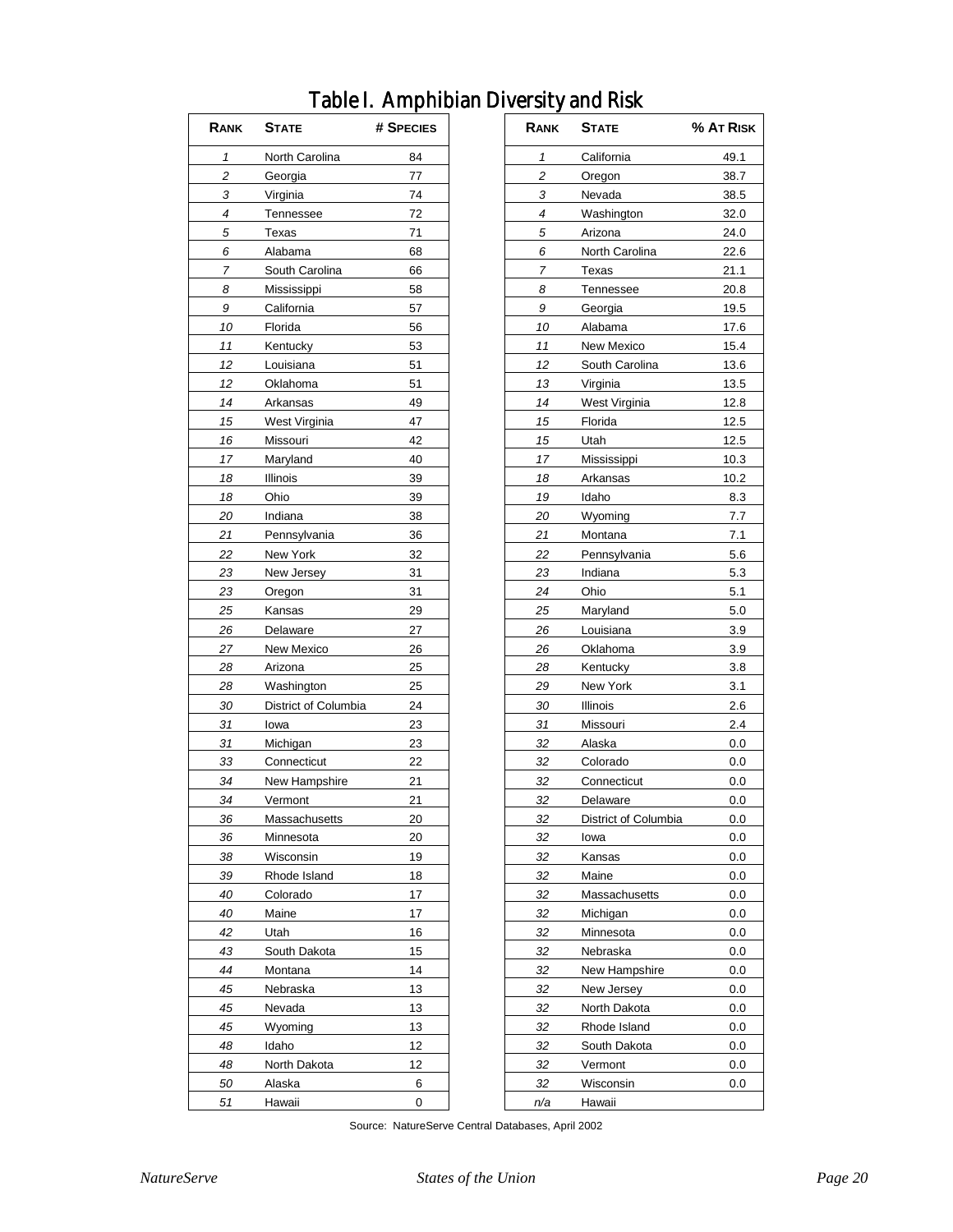### Table J. Freshwater Fish Diversity and Risk

| Rank | <b>STATE</b>         | # SPECIES |
|------|----------------------|-----------|
| 1    | Alabama              | 284       |
| 2    | Tennessee            | 283       |
| 3    | Georgia              | 250       |
| 4    | Kentucky             | 230       |
| 5    | Mississippi          | 209       |
| 6    | North Carolina       | 206       |
| 7    | Arkansas             | 203       |
| 8    | Virginia             | 202       |
| 9    | Missouri             | 200       |
| 10   | Indiana              | 189       |
| 11   | Illinois             | 188       |
| 12   | Texas                | 175       |
| 13   | Oklahoma             | 171       |
| 14   | Pennsylvania         | 163       |
| 15   | Louisiana            | 160       |
| 16   | New York             | 159       |
| 17   | West Virginia        | 151       |
| 18   | Ohio                 | 148       |
| 19   | Wisconsin            | 146       |
| 20   | lowa                 | 139       |
| 21   | Michigan             | 137       |
| 22   | Florida              | 136       |
| 23   | Minnesota            | 135       |
| 24   | Kansas               | 121       |
| 25   | South Carolina       | 120       |
| 26   | Maryland             | 89        |
| 26   | South Dakota         | 89        |
| 28   | Nebraska             | 87        |
| 28   | North Dakota         | 87        |
| 30   | Vermont              | 81        |
| 31   | New Jersey           | 67        |
| 32   | District of Columbia | 65        |
| 32   | Oregon               | 65        |
| 34   | California           | 62        |
| 34   | Delaware             | 62        |
| 36   | Montana              | 56        |
| 36   | Wyoming              | 56        |
| 38   | Maine                | 54        |
| 38   | New Mexico           | 54        |
| 40   | Washington           | 51        |
| 41   | New Hampshire        | 50        |
| 42   | Colorado             | 48        |
| 42   |                      | 48        |
| 44   | Nevada               |           |
| 44   | Connecticut          | 46<br>46  |
|      | Massachusetts        |           |
| 46   | Alaska               | 44        |
| 47   | Idaho                | 42        |
| 48   | Rhode Island         | 37        |
| 49   | Arizona              | 28        |
| 49   | Utah                 | 28        |
| 51   | Hawaii               | 5         |

| RANK     | <b>STATE</b>         | # SPECIES | RANK     | <b>STATE</b>         | % AT RISK    |
|----------|----------------------|-----------|----------|----------------------|--------------|
| 1        | Alabama              | 284       | 1        | Arizona              | 85.7%        |
| 2        | Tennessee            | 283       | 2        | Hawaii               | 80.0%        |
| 3        | Georgia              | 250       | 3        | Utah                 | 60.7%        |
| 4        | Kentucky             | 230       | 4        | Nevada               | 56.3%        |
| 5        | Mississippi          | 209       | 5        | California           | 50.0%        |
| 6        | North Carolina       | 206       | 6        | New Mexico           | 48.1%        |
| 7        | Arkansas             | 203       | 7        | Oregon               | 29.2%        |
| 8        | Virginia             | 202       | 8        | Texas                | 23.4%        |
| 9        | Missouri             | 200       | 9        | Tennessee            | 21.6%        |
| 10       | Indiana              | 189       | 10       | Idaho                | 19.0%        |
| 11       | Illinois             | 188       | 10       | Alabama              | 19.0%        |
| 12       | Texas                | 175       | 12       | Colorado             | 18.8%        |
| 13       | Oklahoma             | 171       | 13       | Georgia              | 16.8%        |
| 14       | Pennsylvania         | 163       | 14       | Wyoming              | 16.1%        |
| 15       | Louisiana            | 160       | 15       | Kentucky             | 14.8%        |
| 16       | New York             | 159       | 16       | Virginia             | 14.4%        |
| 17       | West Virginia        | 151       | 17       | Arkansas             | 14.3%        |
| 18       | Ohio                 | 148       | 18       | North Carolina       | 13.6%        |
| 19       | Wisconsin            | 146       | 19       | Indiana              | 11.1%        |
| 20       | lowa                 | 139       | 20       | Missouri             | 11.0%        |
| 21       | Michigan             | 137       | 21       | Ohio                 | 10.1%        |
| 22       | Florida              | 136       | 22       | Illinois             | 9.6%         |
| 23       | Minnesota            | 135       | 22       | Mississippi          | 9.6%         |
| 24       | Kansas               | 121       | 22       | Florida              | 9.6%         |
| 25       | South Carolina       | 120       | 25       | Louisiana            | 9.4%         |
| 26       | Maryland             | 89        | 25       | Oklahoma             | 9.4%         |
| 26       | South Dakota         | 89        | 27       | West Virginia        | 9.3%         |
| 28       | Nebraska             | 87        | 28       | Montana              | 8.9%         |
| 28       | North Dakota         | 87        | 29       | Michigan             | 8.8%         |
| 30       | Vermont              | 81        | 30       | Kansas               | 8.3%         |
| 31       | New Jersey           | 67        | 31       | Pennsylvania         | 8.0%         |
| 32       | District of Columbia | 65        | 32       | Washington           | 7.8%         |
| 32       | Oregon               | 65        | 33       | New York             | 7.5%         |
| 34       | California           | 62        | 34       | lowa                 | 7.2%         |
| 34       | Delaware             | 62        | 35       | Nebraska             | 6.9%         |
|          |                      |           |          | North Dakota         |              |
| 36<br>36 | Montana<br>Wyoming   | 56<br>56  | 35<br>37 | Minnesota            | 6.9%<br>6.7% |
|          | Maine                |           |          | South Carolina       |              |
| 38       | New Mexico           | 54        | 37       |                      | 6.7%         |
| 38       |                      | 54        | 39       | Wisconsin            | 6.2%         |
| 40       | Washington           | 51        | 40       | New Hampshire        | $6.0\%$      |
| 41       | New Hampshire        | 50        | 41       | South Dakota         | 5.6%         |
| 42       | Colorado             | 48        | 41       | Maine                | 5.6%         |
| 42       | Nevada               | 48        | 43       | Rhode Island         | 5.4%         |
| 44       | Connecticut          | 46        | 44       | Alaska               | 4.5%         |
| 44       | Massachusetts        | 46        | 44       | Maryland             | 4.5%         |
| 46       | Alaska               | 44        | 46       | Connecticut          | 4.3%         |
| 47       | Idaho                | 42        | 46       | Massachusetts        | 4.3%         |
| 48       | Rhode Island         | 37        | 48       | District of Columbia | 3.1%         |
| 49       | Arizona              | 28        | 49       | New Jersey           | 3.0%         |
| 49       | Utah                 | 28        | 50       | Vermont              | 2.5%         |
| 51       | Hawaii               | 5         | 51       | Delaware             | 1.6%         |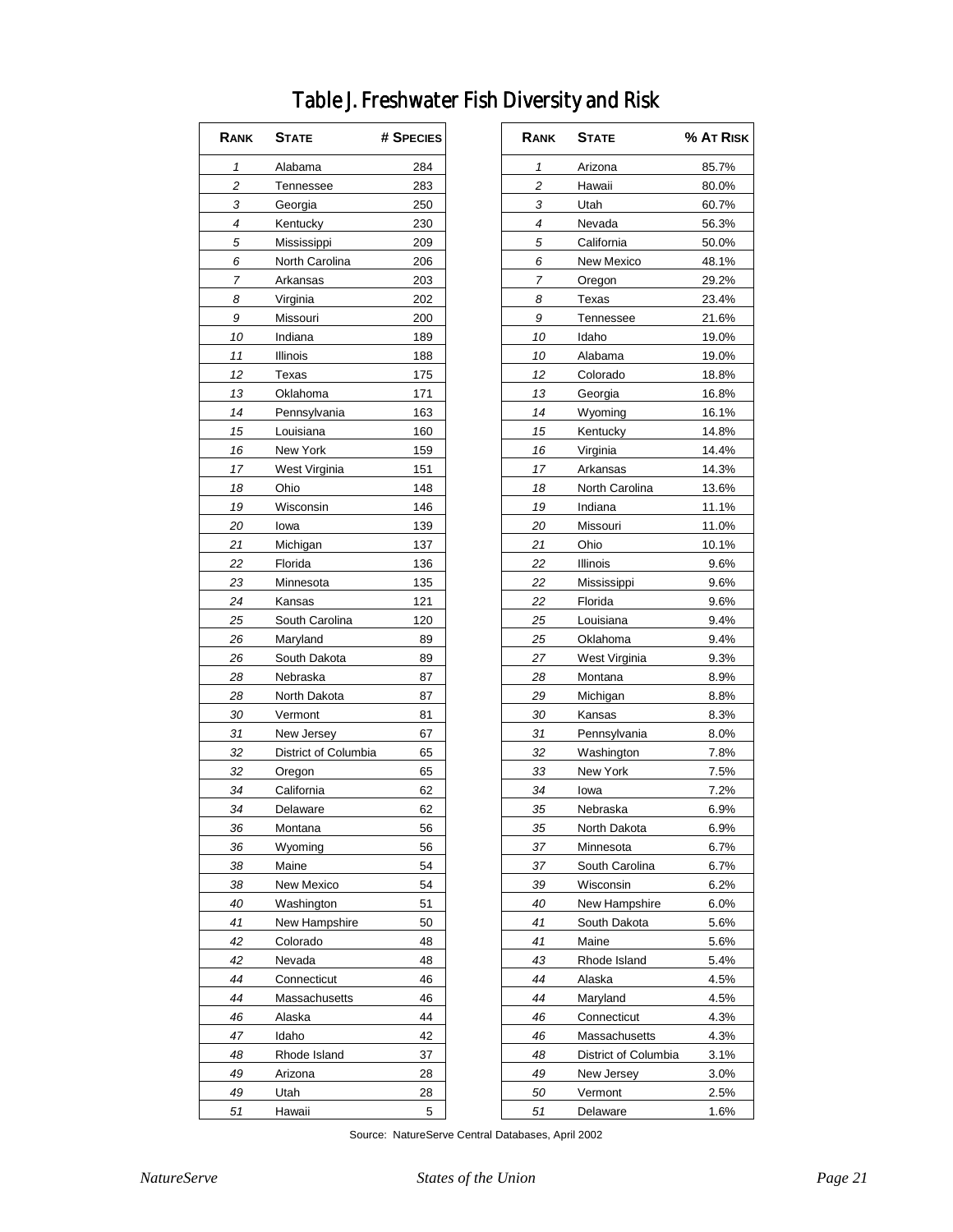# U.S. Natural Heritage Programs

NatureServe represents a network of member programs comprising 75 independent centers that collect and analyze data about the plants, animals, and ecological communities of the Western Hemisphere. These natural heritage programs are found in all 50 U.S. states, ten Canadian provinces, and 12 countries and territories of Latin America and the Caribbean, where they are called conservation data centers. Most U.S. natural heritage programs are state government agencies; others are housed in universities or within Nature Conservancy field offices.

A directory of links to websites for these programs can be found via the NatureServe website at http://www.natureserve.org/nhp/us\_programs.htm.

Alabama Natural Heritage Program Montgomery, Alabama 334-834-4519

Alaska Natural Heritage Program Anchorage, Alaska 907-257-2783

Arizona Heritage Data Management System Phoenix, Arizona 602-789-3618

Arkansas Natural Heritage Commission Little Rock, Arkansas 501-324-9761

California Natural Diversity Database Sacramento, California 916-324-1414

Colorado Natural Heritage Program Fort Collins, Colorado 970-491-1150

Connecticut Natural Diversity Database Hartford, Connecticut 860-424-3589

Delaware Natural Heritage Program Smyrna, Delaware 302-653-2880

District of Columbia Natural Heritage Program /National Capital Region Conservation Data Center Washington, D.C. 202-342-1443

Florida Natural Areas Inventory Tallahassee, Florida 850-224-8207

Georgia Natural Heritage Program Social Circle, Georgia 706-557-3032

Great Smoky Mountains National Park Gatlinburg, Tennessee 865-430-4743

Hawaii Natural Heritage Program Honolulu, Hawaii 808-956-2501

Idaho Conservation Data Center Boise, Idaho 208-334-3402

Illinois Natural Heritage Database Program Springfield, Illinois 217-785-8774

Indiana Natural Heritage Data Center Indianapolis, Indiana 317-232-4078

Iowa Natural Areas Inventory Des Moines, Iowa 515-281-8524

Kansas Natural Heritage Inventory Lawrence, Kansas 785-864-3453

Kentucky Natural Heritage Program Frankfort, Kentucky 502-573-2886

Louisiana Natural Heritage Program Baton Rouge, Lousiana 225-765-2823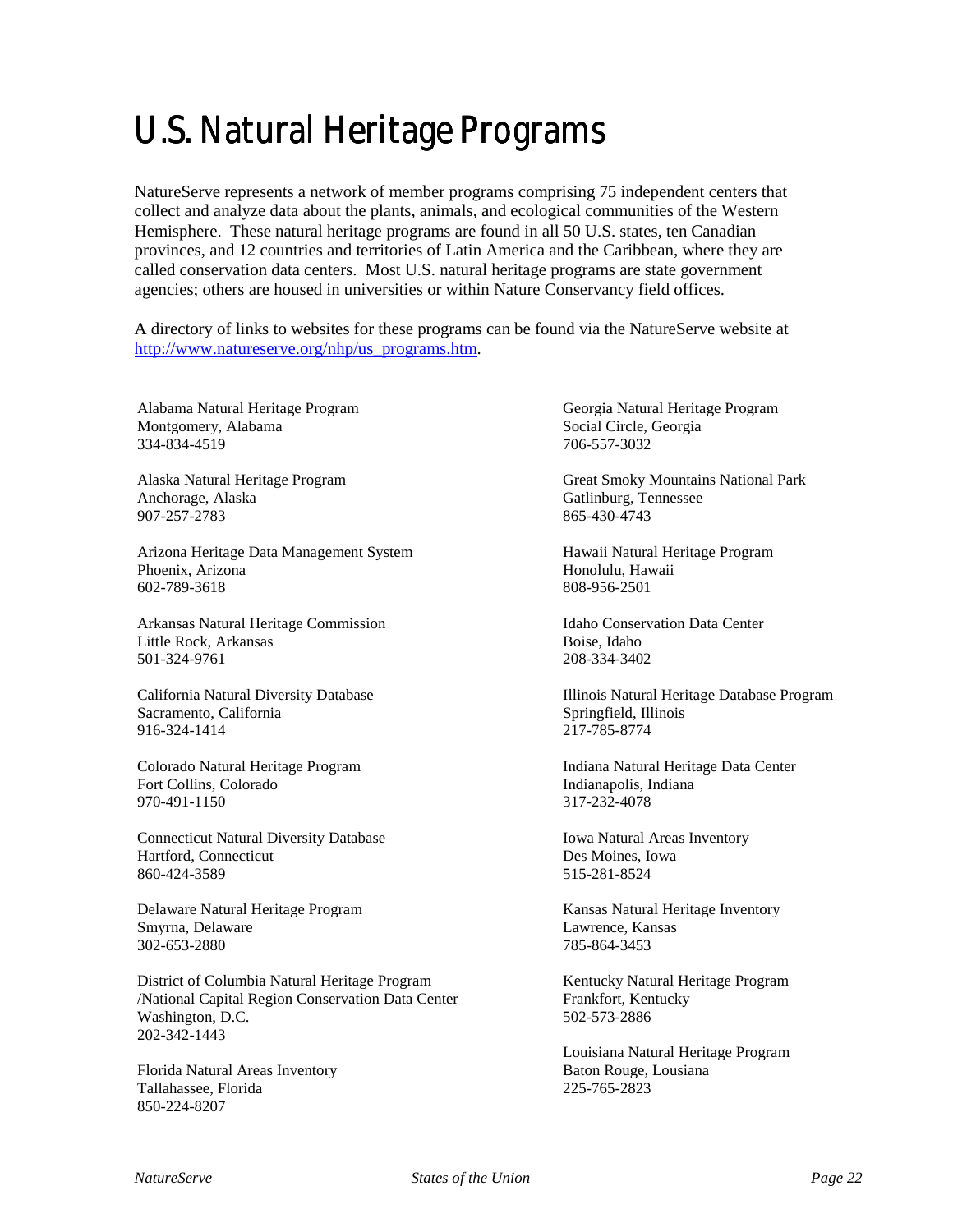Maine Natural Areas Program Augusta, Maine 207-287-8045

Maryland Natural Heritage Program Annapolis, Maryland 410-260-8572

Massachusetts Natural Heritage & Endangered Species Program Westborough, Massachusetts 508-792-7270

Michigan Natural Features Inventory Lansing, Michigan 517-373-7565

Minnesota Natural Heritage & Nongame Research St. Paul, Minnesota 651-297-2276

Mississippi Natural Heritage Program Jackson, Mississippi 601-354-7303

Missouri Natural Heritage Database Jefferson City, Missouri 573-751-4115

Montana Natural Heritage Program Helena, Montana 406-444-3019

Navajo Natural Heritage Program Window Rock, Arizona 520-871-7068

Nebraska Natural Heritage Program Lincoln, Nebraska 402-471-5569

Nevada Natural Heritage Program Carson City, Nevada 775-687-4245

New Hampshire Natural Heritage Inventory Concord, New Hampshire 603-271-3623

New Jersey Natural Heritage Program Trenton, New Jersey 609-984-0097

New Mexico Natural Heritage Program Albuquerque, New Mexico 505-277-3822

New York Natural Heritage Program Albany, New York 518-402-8948

North Carolina Natural Heritage Program Raleigh, North Carolina 919-715-8697

North Dakota Natural Heritage Program Bismarck, North Dakota 701-328-5370

Ohio Natural Heritage Database Columbus, Ohio 614-265-6472

Oklahoma Natural Heritage Inventory Norman, Oklahoma 405-325-1985

Oregon Natural Heritage Program Portland, Oregon 503-731-3070

Pennsylvania Natural Diversity Inventory - East Middletown, Pennsylvania 717-948-3959

Pennsylvania Natural Diversity Inventory - Central Harrisburg, Pennsylvania 717-783-0383

Pennsylvania Natural Diversity Inventory - West Pittsburgh, Pennsylvania 412-281-1487

Rhode Island Natural Heritage Program Providence, Rhode Island 401-222-2776

South Carolina Heritage Trust Columbia, South Carolina 803-734-3930

South Dakota Natural Heritage Database Pierre, South Dakota 605-773-4227

Tennessee Valley Authority Regional Natural Heritage Norris, Tennessee 865-632-1661

Tennessee Division of Natural Heritage Nashville, Tennessee 615-532-0437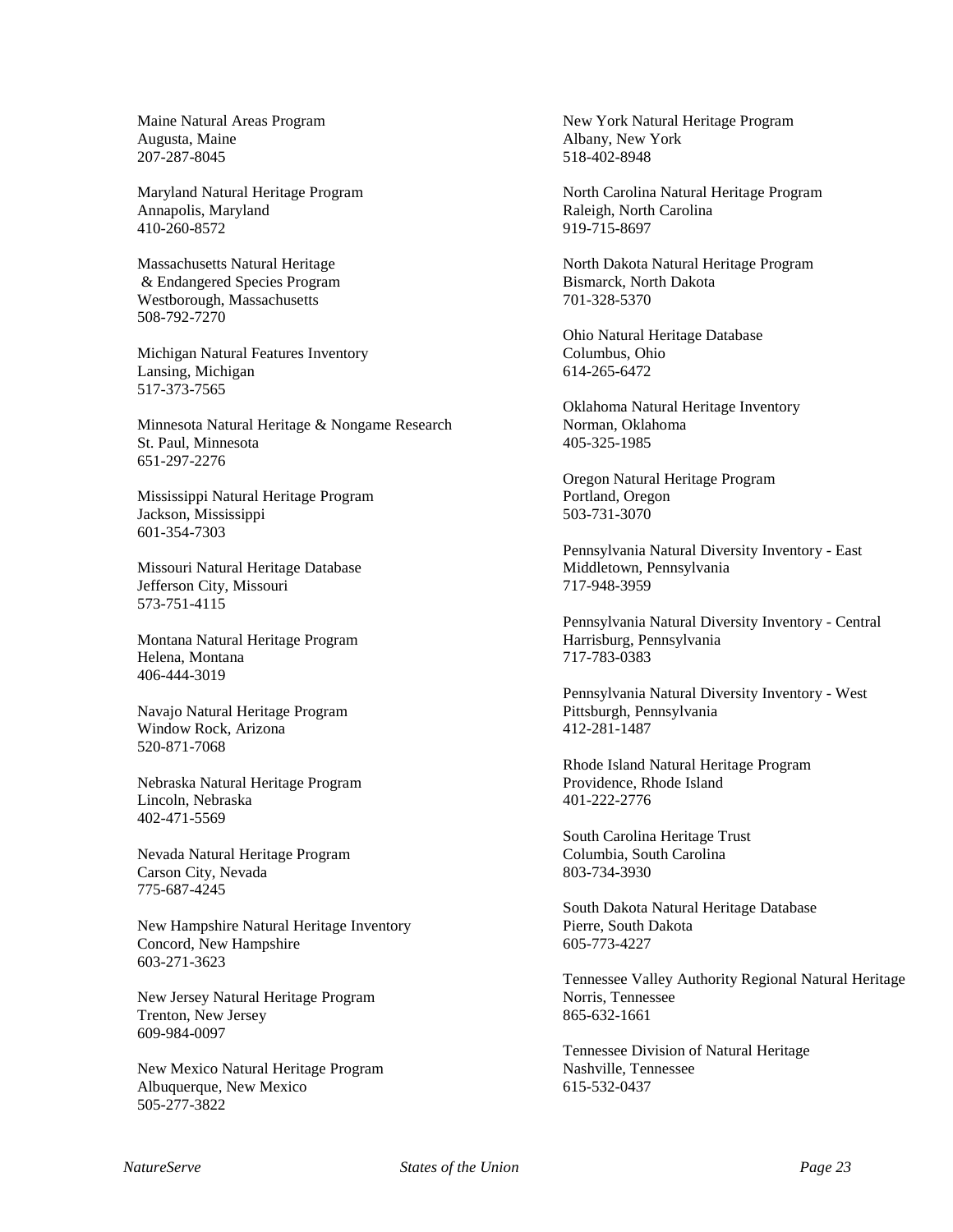Texas Conservation Data Center San Antonio, Texas 210-224-8774

Texas Wildlife Diversity Program Austin, Texas 512-389-4771

Utah Natural Heritage Program Salt Lake City, Utah 801-538-4716

Vermont Nongame & Natural Heritage Program Waterbury, Vermont 802-241-3718

Virginia Division of Natural Heritage Richmond, Virginia 804-786-4554

Washington Natural Heritage Program Olympia, Washington 360-902-1661

West Virginia Natural Heritage Program Elkins, West Virginia 304-637-0245

Wisconsin Natural Heritage Program Madison, Wisconsin 608-266-3369

Wyoming Natural Diversity Database Laramie, Wyoming 307-766-3027